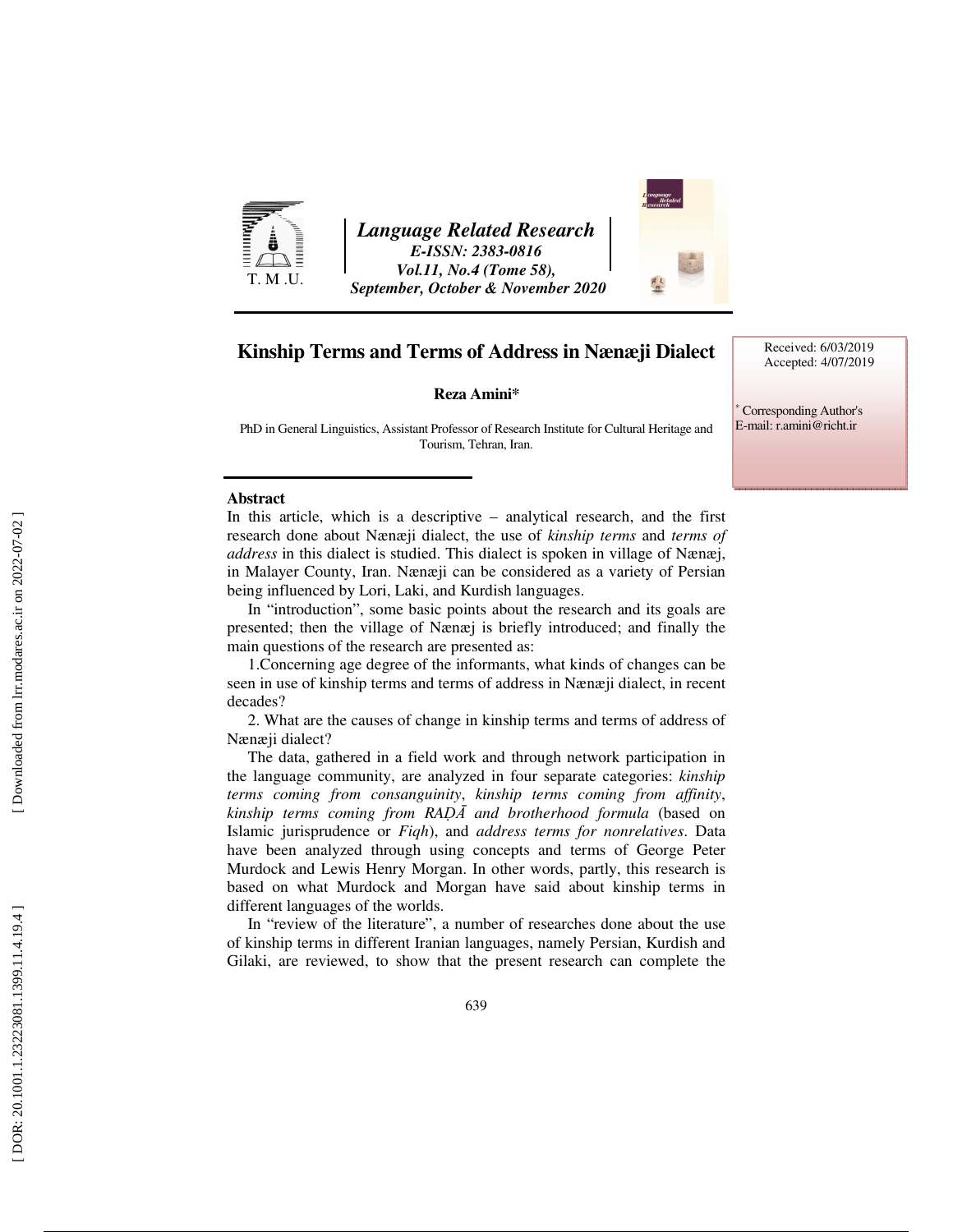

*Language Related Research E-ISSN: 2383-0816 Vol.11, No.4 (Tome 58), September, October & November 2020* 

researches done in this field.

This research reveals, among the rest, that Nænæji has a rich array of kinship terms and terms of address. Also, analysis of Nænæji kinship terms coming from consanguinity, Nænæji kinship terms coming from affinity, Nænæji kinship terms coming from RADĀ, and Nænæji address terms for nonrelatives, shows that in using all of them we see deep changes in recent decades; in a way that decrease in variety of kinship terms and address terms of the dialect is something clear. In fact, in recent decades, Nænæji kinship terms have moved towards missing distinctions based on age, disappearance of derivative and descriptive terms, and accepting standard Persian's norms and terms.

The research also reveals that today in Nænæji, the use of some of the kinship terms and terms of address is restricted to middle and old age groups. It also indicates that change in community relationships and family structure, migration and urbanization are the causes of Nænæji kinship terms and terms of address become obsolete and even extinct; and the standard Persian equivalent substitute them. This is a clear example of dialect levelling in Iran.

**Keywords**: Nænæji dialect, kinship terms, terms of address, terms of reference, gender, migration.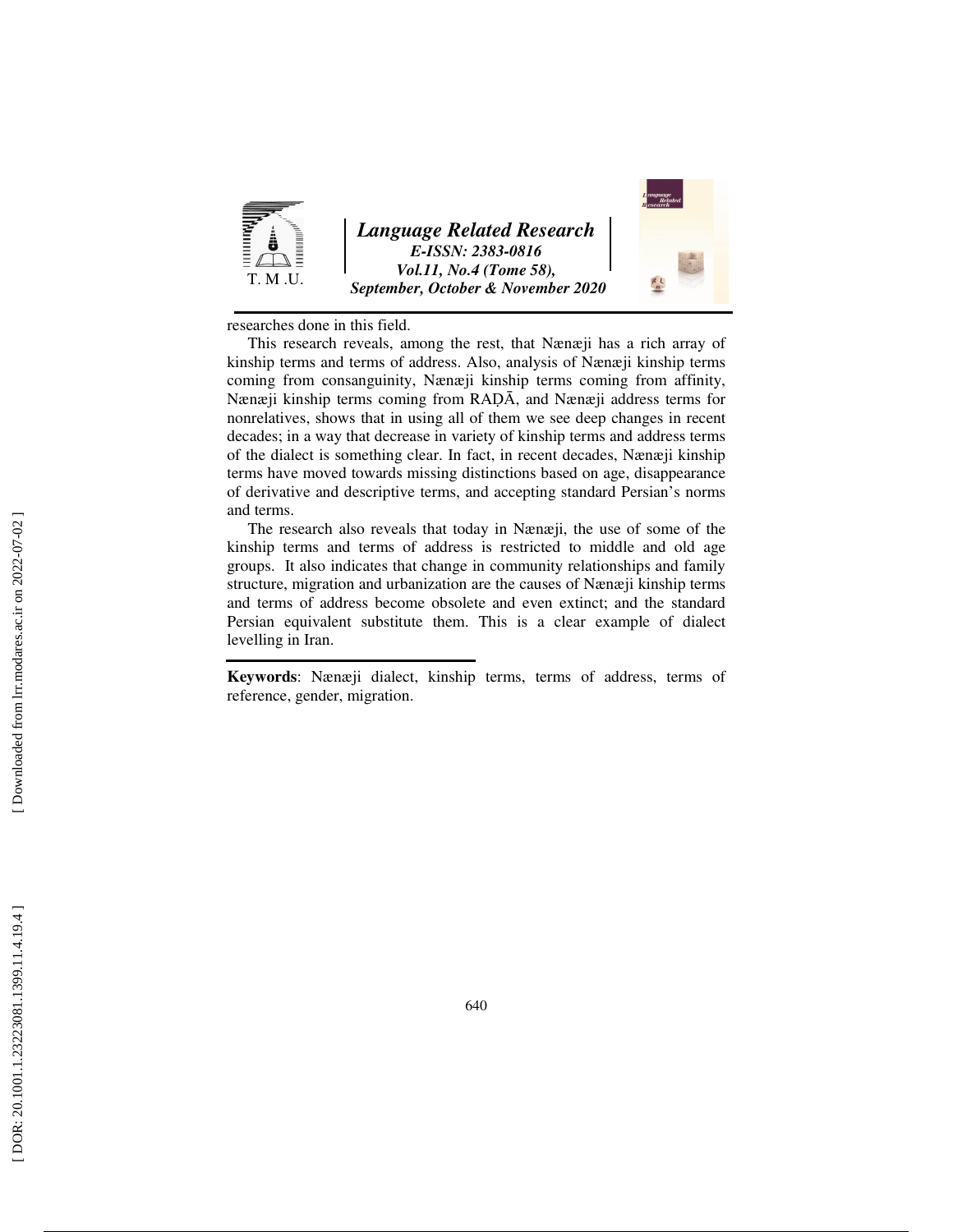

# اصطلاحات خويشاوندی و خطابواژههای گويش نَنَّجى`

رضا اميني \*

استادیار گروه زبانشناسی همگانی، پژوهشگاه میراث فرهنگی و گردشگری، تهران، ایران.

دريافت: 15/ 12/ 97 پذيرش: 13/ 04/ 98

### چكيده

در اين مقاله، كاربرد اصطلاحات خويشاوندي و خطابواژهها در گويش نَنَّجي بررسي و تحليل شده است. اين گويش، زبان مردم روستاي نَنَّجِ شهرستان ملاير است. دادههاي پژوهش كه به روش ميداني گويِ مشاركتي با گويشورانِ نَنَّجي گردآوري شدهاند، در چهار بخش تحليل شدهاند: و در گفتو اصطلاحات مربوط به خويشاوندان نسبي، اصطلاحات مربوط به خويشاوندان سببي، اصطلاحات خويشاون*دی* رضاعی و خويشاون*دی* ناشی از «عقد آخوت»، خطابواژههای مربوط به غيرخويشاوندان. اين پژوهش نشان ميدهد كه اصطلاحات خويشاوندي و خطابواژههاي گويش ننجي متنوع و غني هستند. در عين حال دگرگونيِ مناسبات و پيوندهاي خانوادگي و اجتماعي، مهاجرت و شهرنشيني موجب كمكاربرد يا مهجور و منسوخ شدن شمار زيادي از اصطلاحات خويشاوندي و خطابواژههاي اين گويش و جايگزين شدن آنها با اصطلاحات رايج در فارسي معيار شده است. اين امر نمونهٔ روشنی است از حرکت گویشها و زبانهای ایران در مسیر هَمسانی.

واژههاي كليدي: گويش نَنَّجي، خويشاوندي، خطابواژه، ارجاعواژه، جنسيت، مهاجرت.

### 1. مقدمه

يكي از حوزههاي بررسي جامعهشناسي زبان، مطالعهٔ «اصطلاحات خويشاون*د*ي» است. شمار اين اصطلاحات، چگونگی به کارگیری انها، اهمیت مؤلفههایی همچون جنسیت، سن و نسل در شكلگيري آنها و ساده يا تركيبي بودنشان اطلاعات خوبي دربارهٔ جامعههاي زباني

ــــــــــــــــــــــــــــــــــــــــــــــــــــــــــــــــــــــــــــــــــــــــــــــــــــــــــــــــــــــــــــــــــــــــــ

E-mail: r.amini@richt.ir :مقاله مسئول نويسندة\*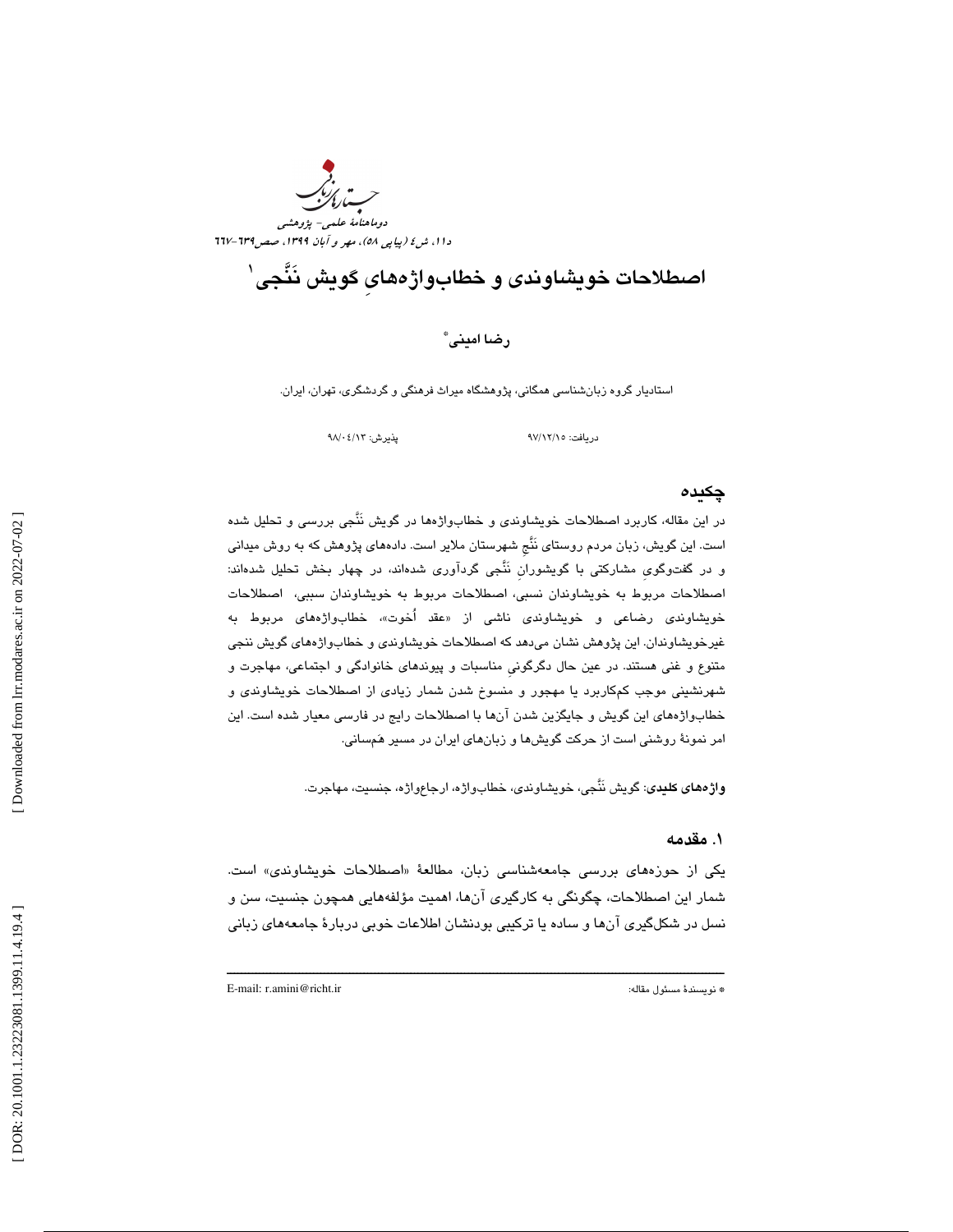به ما ميدهد و ما را به پيشينة جامعة زباني، پيوندها و برخوردهاي آن با جامعههاي زباني دیگر و روند تحولات اجتماعی -زبانی جاری آن آگاه میکند.

مطالعة نظاممند اصطلاحات خويشاوندي، با كتاب نظام روابط نسبي و سببي خانوادة *انسان*٬ لوییس هِنری مورگان٬ آغاز شد. در بخش پایهٔ نظری پژوهش، این اثر را معرفی خواهيم كرد. در ايران نيز بررسيهايي دربارة اصطلاحات خويشاوندي زبانها و گويشهاي كشور انجام شده است كه در بخش پيشينة تحقيق به برخي از آنها ميپردازيم.

در اين پژوهش، اصطلاحات خويشاوندي گويش نَنَّجي را بررسي ميكنيم كه در روستاي نَنْج بدان گفتوگو میشود. نَنَّج در بخش جوکار شهرستان ملایر، در همسایگی روستاهای كسب (در باختر)، شَريفآباد و قوزان (در خاور)، سنگسفيد، چشمهپهن و بِشآقاج (در شمال) و گلوشجرد (در جنوب) واقع شده است. در *فرهنگ جغرافيايي ايران* (۱۳۳۱: ۰/ ٤٥٨)، «ننج» بهعنوان دهی از دهستان اورزمان شهرستان ملایر امده است با ۱٤٥٥ نفر سکنه و مردماني شيعهمذهب و فارسيزبان. بر پايهٔ آمارهاي جديد، جمعيتِ روستاي ننج ٦٦٩ نفر است، يعني در كمتر از 70 سال، جمعيت اين روستا به كمتر از نصف، كاهش يافته است. 4 مختصات جغرافيايي مركز اين روستا كه در گويش نَنَّجي بدان «ميان اوادي» («ميان يا مركز 45˚48 خاوري. ′08.3 25˚34 شمالي و ″ ′10.5 آبادي/ ده») گفته ميشود، عبارت است از ″ شغل غالب مردم ننج، كشاورزي، باغداري و دامداري است. قاليِ نَنَّج نيز، در طرحهايِ «چارچنگ»، «چارماهي»، «ماهيريزه»، «سيىماهي» و «موسىخانبُلاغي»، اوازهٔ جهاني دارد. منبع اصلي تأمين اب كشاورزي نَنَّج قناتهاي «باقراواد» («باقراباد»)، «مَمداواد» («محمودآباد»)، «قِرییَه» و «کَریزَه» یا «میانآوادی» است. متأسفانه در دو سه دههٔ گذشته، بخش عمدهٔ بناها و معماری تاریخی نَنَج، از جمله «مسجد دامان» («مسجد پایین»)، «حامام دامان» («حمام پايين»)، «حامام بالا» («حمام بالا») و چند بُرج كاملاً سالم چندصدساله تخريب شده است.

دادههای این پژوهش به روش میدانی و در تعامل و گفتوگوی مشارکتی با گویشوران ننجي، در ردههاي سنيِ 9 تا 80 سال، و نيز تكيه بر شَمِ زباني نگارنده، گردآوري شدهاند. هدف اصلي پژوهش، تحليل اصطلاحات خويشاوندي گويش موردنظر و نشان دادن اثر تحولات اجتماعي، تغيير ساختار خانواده و مهاجرت بر كاربرد اصطلاحات خويشاوندي، با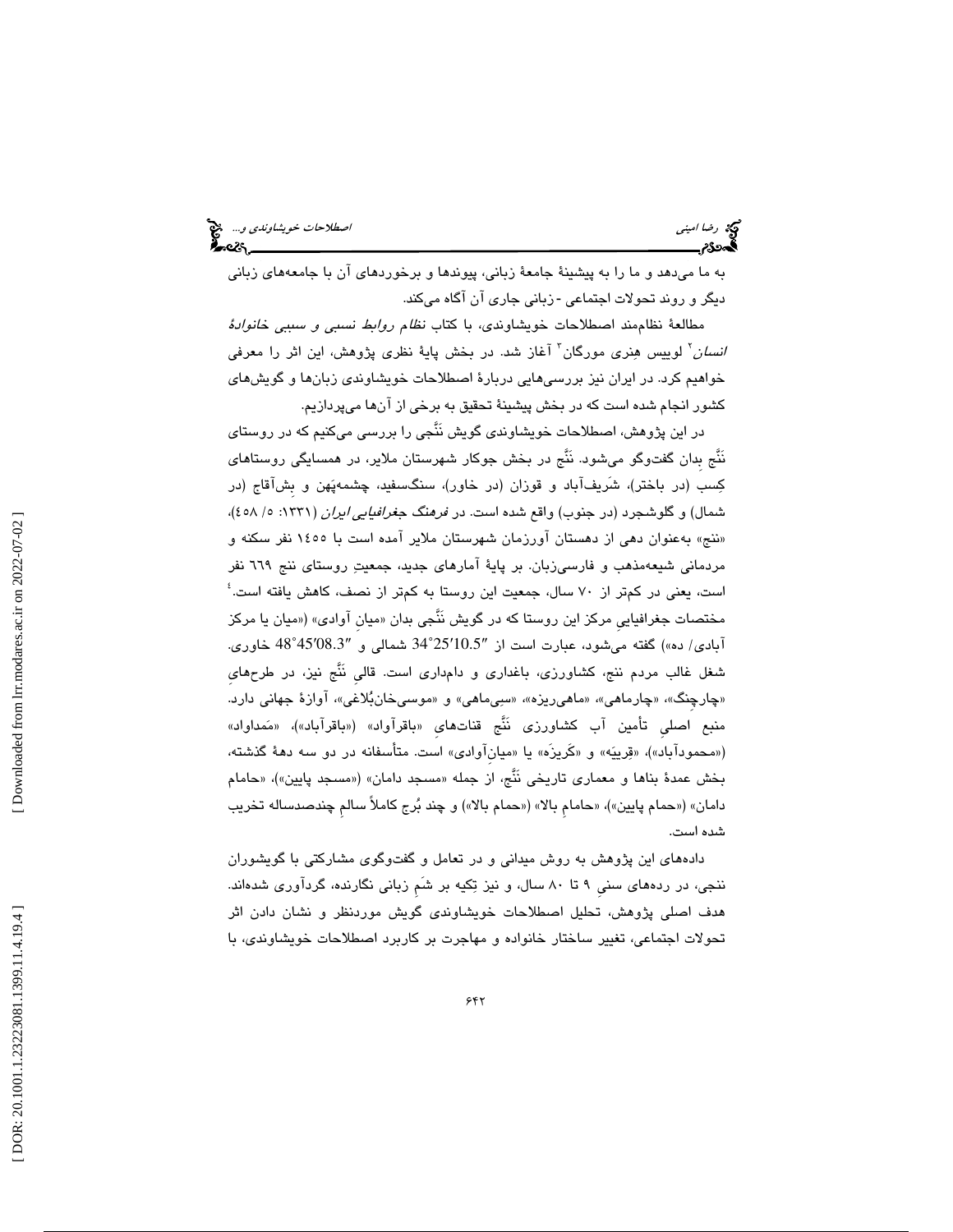.

درنظر داشتن اين دو پرسش است: ۱) با توجه به ردهٔ سنی گويشوران پژوهش، چه تحولاتی در كاربرد اصطلاحات خويشاوندي و خطابواژههاي گويش ننَّجي از چند دهة پيش تاكنون ديده میشود؛ ۲) عوامل تحول نظام خويشاوندی و خطابواژههای اين گويش چه چيزهايی هستند؟

# 2. پاية نظري پژوهش

پژوهش كنونى، بر پايهٔ ديدگاههاى مورگان و مورداک<sup>،</sup> انجام گرفته است. دليل برگزيدن اين دو ديدگاه، تعريف و دستهبندي دقيق اصطلاحات خويشاوندي در آنها و اثبات كارآمديشان در مطالعة اين اصطلاحات در بسياري از زبانهاي جهان ــ ازجمله زبانهاي ايراني ــ بوده است.

مورگان با اشاره به اهمیت «ازدواج»، «خانواده» و «خون» در نظام خویشاوندی، میگوید: در اطراف هر كسى حلقه يا گروهى از خويشان قرار دارند كه او در مركزشان قرار<br>مىگيرد. به اين فرد مركزى **خويشنن**` مىگوييم كه خويشاوندى و درجهٔ خويشاوندى با توجه به او تعريف ميشود. در بالاي اين فرد، پدر و مادر او و گذشتگان آنها قرار ميگيرند و در پايين او فرزندانش و آيندگان آنها. در اطراف او نيز برادران و خواهرانش و آيندگانِ آنها و برادران و خواهرانِ پدر و مادر او و آيندگانِ آنها قرار ميگيرند، و همچنين خويشاوندان ديگري كه شمارشان بسيار بيشتر است و داراي نياكان دورتر مشتركي با او هستند (10 1871:) .

مورگان در بررسی اصطلاحات خویشاوندی، اصطلاح توصیفی ٔ را در برابر طبقهای ٔ به كار ميبرد و ميگويد اصطلاح توصيفي به رابطة خويشاوندي مشخصي اشاره دارد، اما اصطلاح طبقهای به چند رابطهٔ خویشاوندی (*ibid*: vi). مورگان در بررسی نظام خویشاوندی زبانهای آریان، به فارسی نیز پرداخته است. او «عمو» و «عمه» و «خالو»<sup>۹</sup> خویشاوندی زبانهای اریان، به فارسی نیز پرداخته است. او «عمو» و «عمه» و «خالو»` و<br>«خاله» فارسی را برگرفته از «عَم» و «عَمَت» و «خال» و «خالت» عربی میداند (47-44 :ibid)

مورداك (13-14 1949:) ميگويد كه در جامعة انساني، بهطور معمول، هر انسانِ بزرگسال به دستکم دو خانوادهٔ هستهای تعلق دارد: خانوادهای که در آن زاده شده (پدر،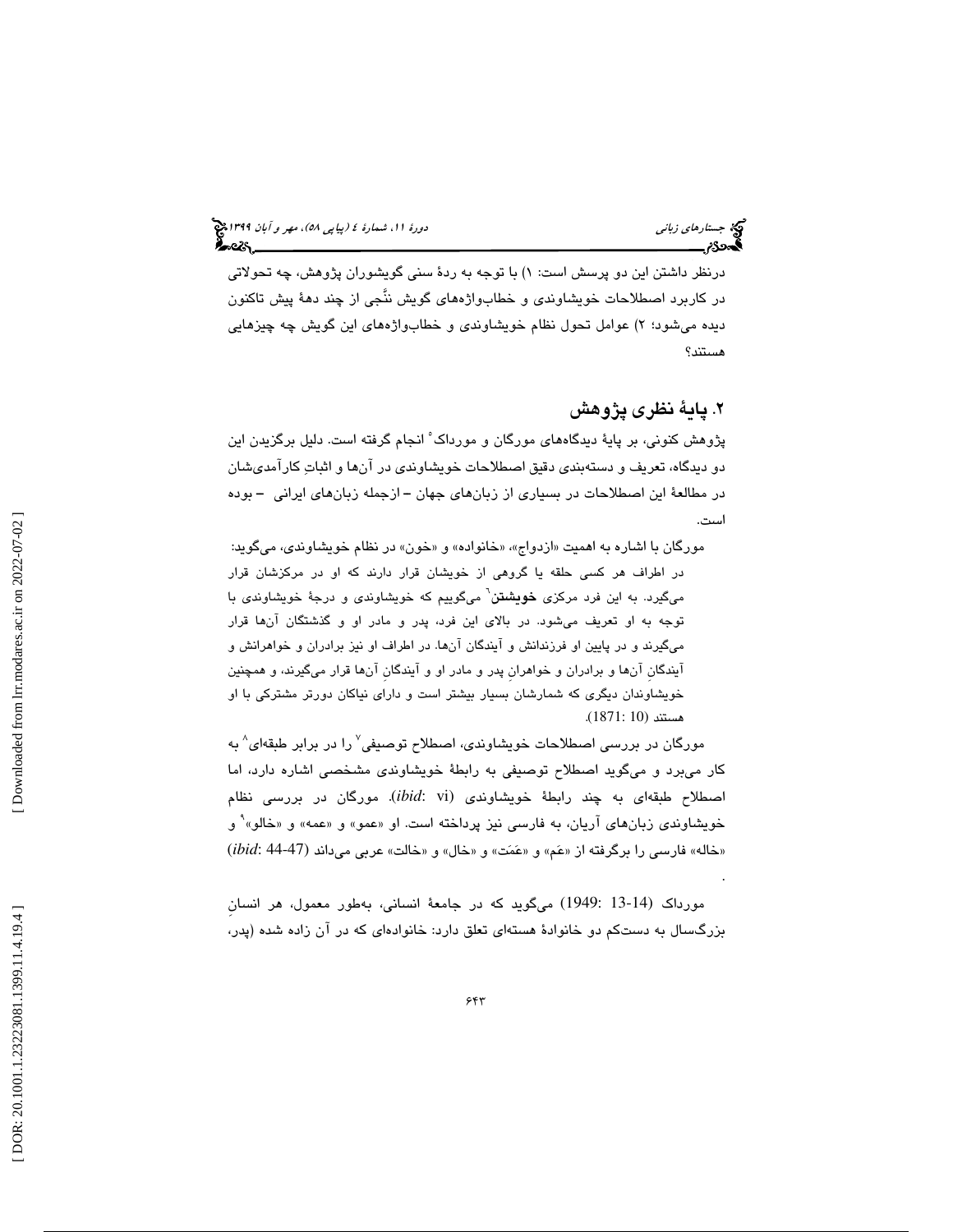مادر، برادران و خواهران فرد) و خانوادهاي كه از رهگذر ازدواج، خود تأسيس كرده است (شوهر يا زن فرد، پسران و دختران او). اين امر سه دسته خويشاوند براي فرد ايجاد ميكند: خويشاوندان درجة يك (پدر و مادر و برادران و خواهران فرد، و همسر و فرزندان او)، خويشاوندان درجة دو كه شامل بستگان درجة يك خويشاوندان درجة يك او ميشوند (براي نمونه، پدرِ پدر فرد، خواهر مادر او، پسر برادر و شوهر دختر او)؛ خويشاوندان درجة سه كه شامل بستگان درجة يك خويشاوندان درجة دو فرد ميشوند (براي نمونه، پدر شوهر خواهر فرد و دختر خواهر همسر او).

مورداك اصطلاحات خويشاوندي را از نظر شيوة كاربرد، ساختار زباني و دامنة كبه ارگيري به سه دسته تقسيم كرده است. از نظر شيوة كاربرد، اصطلاحات خويشاوندي ميتوانند براي خطاب قرار دادن مستقيم افراد يا ارجاع غيرمستقيم به آنها به كار روند. «خطابواژه اصطلاحی است که در گفتوگو با یک خویشاوند [برای خطاب قرار دادن او] به كار ميرود؛ ... ارجاعواژه اصطلاحي است كه براي اشاره به يك خويشاوند، به هنگام گفت- گو با شخصي ثالث دربارة او بهكار برده ميشود». به لحاظ ساختار زباني مورداك، و اصطلاحات خویشاوندی را به سه دستهٔ ساده ``، اشتقاقی`` و توصیفی`` تقسیم کرده است:

اصطلاح خويشاوندی ساده، واژهای است كه نمیتوان ان را به واژهٔ دیگری فروكاست ... كه معنايي در نظام خويشاوندي ... زبان داشته باشند. اصطلاح خويشاوندي اشتقاقي، اصطلاحي است همچون ... stepson انگليسي كه متشكل از يك اصطلاح خويشاوندي ساده و عنصر واژگاني ديگر است ... . اصطلاح خويشاوندي توصيفي، اصطلاحي است همانند farbror در زبان سوئدي (برادرِ پدر) كه دو يا چند اصطلاح خويشاوندي ساده را تركيب ميكند تا به . رابطة خويشاوندي خاصي اشاره كند (92-94 :*ibid*(

به لحاظ دامنهٔ بهکارگیری، مورداک اصطلاحات خویشاوندی را به تفکیکی<sup>۱۲</sup> و طبقهای<sup>۱۶</sup> تقسيم كرده است: «اصطلاح خويشاون*دى* تفكيكى اصطلاحى است كه فقط دربارهٔ خويشاوندان يك مقولة خويشاوندي خاص بهكار گرفته ميشود ... . از سوي ديگر، اصطلاح خويشاوندي طبقهاي، اصطلاحي است كه دربارة افراد دو يا چند مقولة خويشاوندي مختلف الگوهاي نظامهاي خويشاوندي و . مورداك (1970) نيز « بهكار برده ميشود» (97-99 :*ibid*( چگونگي توزيع آن » ها را بررسي كرده است.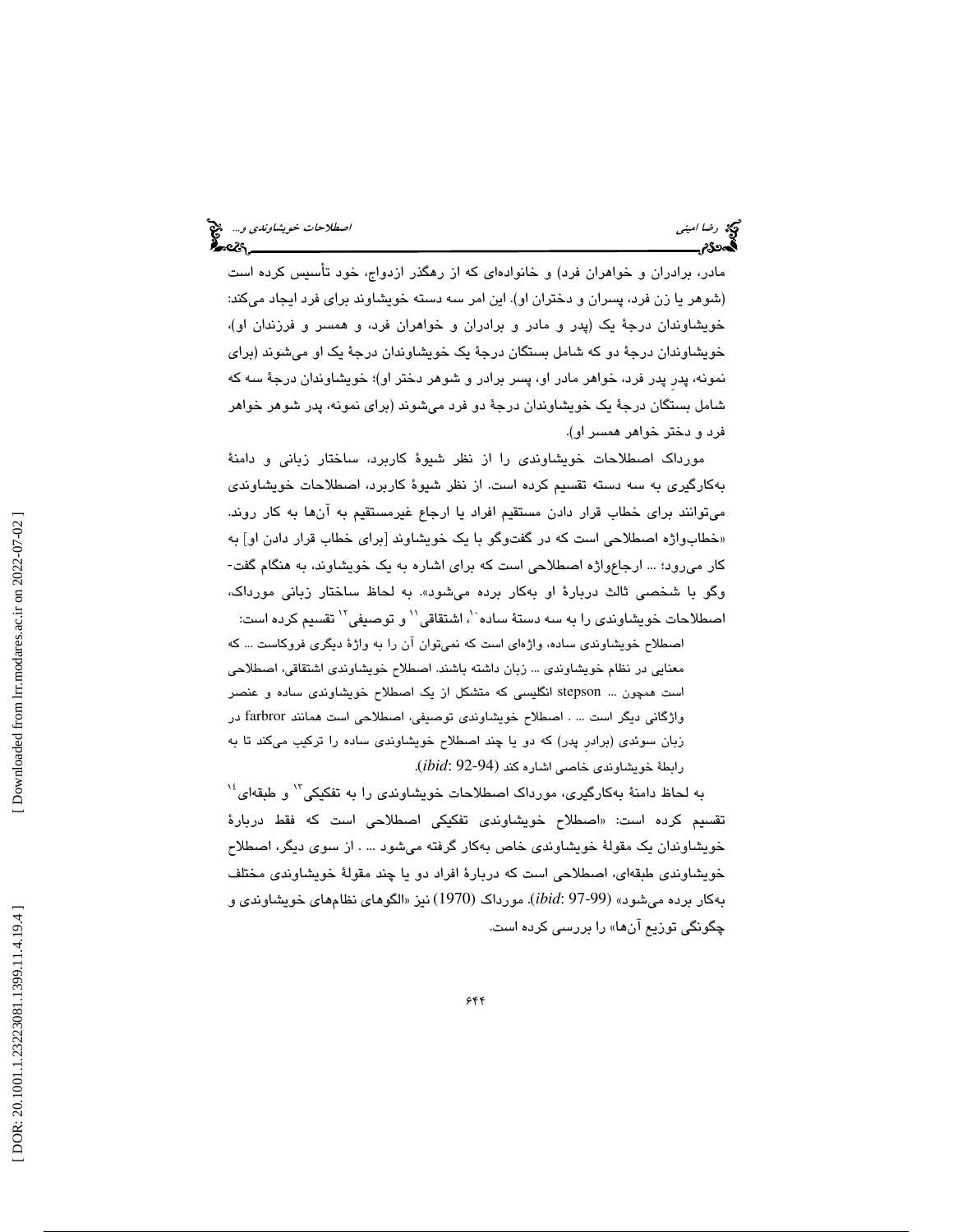# 3. پيشينة تحقيق

باطني (1973) اصطلاحات خويشاوندي زبان فارسي را به ساده و اشتقاقي و عام و خاص تقسيم كرده و آنها را با اصطلاحات خويشاوندي زبان انگليسي مقايسه كرده است. رضايتي كيشه خاله و چراغي (1387 : 96) جنبههاي اجتماعي واژگان خويشاوندي و جنسيتي را در گويش گيلكي رشت و نواحي اطراف آن بررسي كردهاند . يكي از نتايج پژوهش آنها، اين گستردگي روابط و تعاملات اجتماعي، به توليد و كاربرد گستردة واژهها و است كه « اصطلاحات تركيبي گيلكي در حوزهٔ خويشاون*دي* انجاميده است» (*همان:*۱۱۰).

شريفي ريشهٔ واژههاي «پدرزن و پدرشوهر» و «مادرزن و مادرشوهر» را در خانوادهٔ زبانهاي هندواروپايي بررسي كرده و ازجمله به اين نتيجه دست يافته است كه اين واژهها «... همگي از صورتهاي فرضي - swéќuros\* و -sweќurū´s\* در زبان هندواروپايي اغازين بەدست مىايند» (١٣٨٦: ١٤٢).

زاهدي و شمس (1388) نگاهي تطبيقي به كاربرد واژگان خويشاوندي فارسي و انگليسي داشتهاند. ازجمله نتايج پژوهش آنها اين است كه در كاربرد واژگان خويشاوندي بين اين دو زبان بيقرينگيهاي مختلفي وجود دارد. منصوري و رحماتي نيز به م« طالعة ساختاري اصطلاحات خويشاوندي در گويشها و زبانهاي ايراني» پرداختهاند (:1394 158). از نتايج پژوهش انها، يكي اين است كه «الگوهای ارائهشده توسط مورگان جام**ع**يت ندارد و اصطلاحات خويشاوندي تمام زبانها و گويشها در آن نميگنجد ...» (همان: 173 ).

عباسي و كزازي (1392) واژگان خويشاوندي زبان هورامي (گونة شهر پاوه) را بررسي كردهاند. در اين پژوهش، دادهها به چهار دستة واژگان خويشاوندي نسبي يا خوني، واژگان خويشاوندي سببي، واژگان خويشاوندي ناتني و واژگان خويشاوندي جمعي» تقسيم و تحليل شدهاند. احمدي و زاهدي (1397 ) نيز نظام خويشاوندي كُردي مياني (سوراني) را بررسي و با فارسي و انگليسي مقايسه كردهاند.

استاجي نگاهي تاريخي و ردهشناختي به اصطلاحات خويشاوندي زبان فارسي دارد. يكي از نتايج پژوهش استاجي اين است كه در زبان فارسي «اصطلاحات خويشاوندی مربوط به يك خانواده هستهاي شامل پدر، مادر، خواهر، برادر، دختر، پسر، زن و شوهر از دوره باستان به امروز رسيدهاند. اما اصطلاحات مربوط به عمه، عمو، خاله، دايي ... از عربي و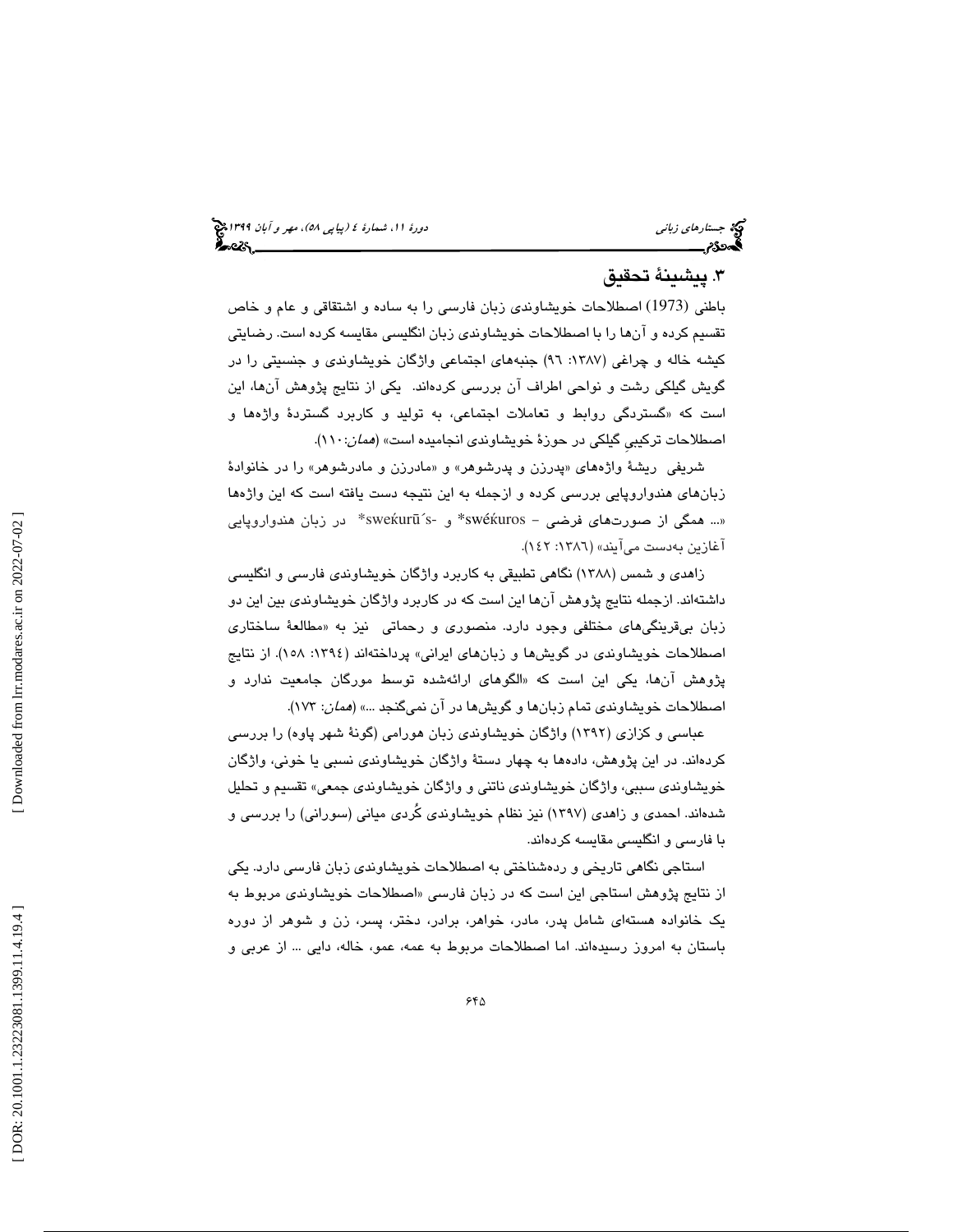رضا اميني الصحيح الصطلاحات *خويشاوندي و...*. وهي الصحيح الصطلاحات *خويشاوندي و...*. وهي الصحيح الصحيح الصحيح الصحيح<br>**الص**حيح الصحيح الصحيح الصحيح الصحيح الصحيح الصحيح الصحيح الصحيح الصحيح الصحيح الصحيح الصحيح الصحيح الصحي

تركي وامگيري شدهاند» (١٣٩٤: ١٨).

15 برخي از پژوهشهاي اين حوزه نيز نگاهي كلي به موضوع دارند. براي نمونه، اسپونر (1966) خويشاوندي را در پيوند با الگوهاي ازدواج در ايران بررسي كرده؛ و كوشك جلالي درپي نشان دادن وجود ابهام در اصطلاحات خويشاوندي زبان فارسي برآمده است (١٣٧٦: 114). جواري و رضائي (1395) نيز در بخشي از پژوهش خود، بر پاية ديدگاههاي لوي استراوس، ساختارهاي خويشاوندي، كاركردهاي آنها و رفتارهاي ناشي از كاربرد آنها را در جامعههاي انساني بررسي كرده، و با توجه به پدرتبار يا مادرتبار بودن نظام خانوادگي، به روابط افراد نظر كردهاند.

با توجه به مرور پيشينة پژوهش، و نيز اين واقعيت كه تاكنون هيچ پژوهشي دربارة گويش ننجي انجام نشده، ميتوان گفت پژوهش كنوني در تكميل پژوهشهاي مربوط به اصطلاحات خويشاونديِ زبانهاي ايراني و فراهم كردنِ زمينة انجام پژوهشهاي تطبيقي و ردهشناختي دربارة آنها، از ارزشي ذاتي برخوردار است.

# 4. اصطلاحات خويشاوندي و خطابواژههاي گويش نَنَّجي

1. اصطلاحات مربوط به خويشاوندان نسبي 4 ـ

در بررسی اصطلاحات مربوط به خویشاوندان نسبی در گویش ننَّجی، «خویشتن» را نقطهٔ محوري درنظر ميگيريم و نخست به سطوح صعودي محور عمودي (پدر، مادر، پدربزرگ، مادربزرگ و بالاتر از آن) نظر ميكنيم و سپس به سطوح نزولي آن (دختر، پسر، نوه، نتيجه و پايينتر از آن). پس از آنها به روابط خويشاوندي در خط اطراف ميپردازيم.

در ننجي، براي ارجاع به پدر و مادر، به ترتيب از اصطلاحات 'bevæ 'و 'nænæ' استفاده میشود. در گذشته پدر با اصطلاحاتی همچون 'bāvā'، 'āʃi' و 'dædæ' خطاب میشده است، اما 'bāvā' از خطابواژههای دیگر پُرکاربردتر بوده است. این سه اصطلاح كاربرد ارجاعى نيز دارند. در اينجا نيز كاربرد 'bāvā' از بقيه بيشتر است:

b**āvā** koʤāni pæ? (خطابواڑه) ب**باوا، پ**س كجايي تو؟» **bāvā**mæ oni ke oruz bāʃom bi. (ارجاعواژه ) با**وامَه** كسى كه آن روز باهام بود»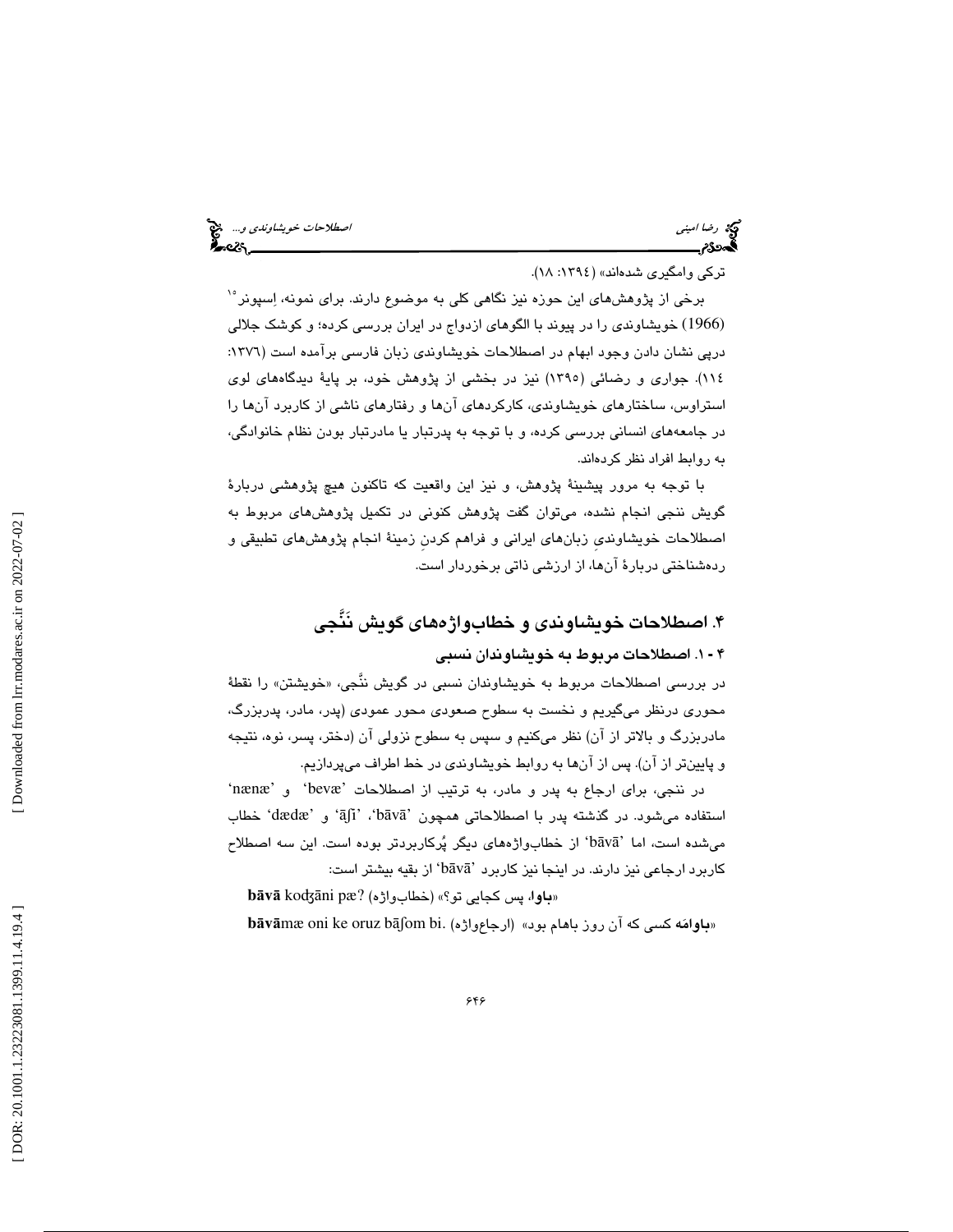از حدود پنجاه سال پيش، اين اصطلاحات رفتهرفته جای خود را به اصطلاح 'āqā' داده-اند كه كاربرد ان نيز رفتهرفته كم شده و جاي خود را به واژهٔ «بابا» داده است. دربارهٔ اصطلاحات مربوط به مادر نيز همين دگرگوني ديده ميشود. در گذشته، مادر با اصطلاحاتي<br>همچون 'ādʒi'، 'mænæ' و 'jāādʒi'' خطاب ميشده است. اصطلاح 'ādʒi' از بقيه پركاربردتر بوده كه هم كاربرد خطابي داشته است، هم كاربرد ارجاعي:

 $\bar{\mathbf{a}}$ d $\bar{\mathbf{g}}$ i dāri ∫i mokoni? (خطابواژه) ميكني)» (خطابواژه

be āʤ «به آجي نگويي من اينجا بودم » (ارجاعواژه) ?bidom inʤā me nevi **i**

صطلاحات مربوط به مادر نيز از حدود پنجاه سال پيش رفتهرفته مهجور شده و جاي ا خود را به «مامان» دادهاند. دربارهٔ اصطلاحات گویش ننجی برای پدر و مادر، دو نكته درخور گفتن است:

 )1 پس از آنكه كاربرد اين اصطلاحات دربارة پدر و مادر كم شد، دربارة پدربزرگها و مادربزرگها بهكار گرفته شدند، يا كاربردشان دربارة آنها ادامه يافت. بنابراين، فرد ممكن است پدر و مادر خود را با اصطلاحات «اقا» و «مامان» خطاب كند، اما پدربزرگ و يا حتي اصطلاحات 'āʤi' و' b ā v ā . <sup>17</sup> كمكاربردتر و قديمتري همچون 'āʃ<sup>i</sup> 'و 'ʃāāʤ<sup>i</sup> 'مادربزرگ خود را همچنان با اصطلاحات قديمي '

 )2 اثر تفاوت سني و نسلي در بهكارگيري اصطلاحات خويشاوندي را حتي در ميان اعضاي يك خانواده نيز ميتوان ديد. براي نمونه، بچههاي بزرگ خانواده ممكن است پدر و مادر خود را با اصطلاحات قدیمی 'bāvā' و 'ādʒi' خطاب قرار دهند، و بچههای کَمِسنتر ممكن است آنها را با اصطلاحات امروزىتر «اقا» و «مامان» خطاب قرار دهند. اثر تفاوت نسلي را در ميان خانوادههاي خويشاوند نيز ميتوان مشاهده كرد. براي نمونه، فرزندان عموی بزرگ یک خاندان و همسر او ممکن است از سوی فرزندان خود با اصطلاحات «اقا» و مورد خطاب قرار گيرند، اما عموي كوچك آن خاندان و همسر او ممكن است از سوي 'āʤi' فرزندان خود با اصطلاحات «بابا» و «مامان» خطاب قرار گیرند. در این میان عواملی همچون شهرنشيني و ميزان تحصيلات پدر و مادر نيز اثرگذار هستند، بهگونهاي كه شهرنشيني و تحصيلات بيشتر كفة ترازو را به سود كاربرد اصطلاحات امروزي و نزديك به فارسي معيار پايين ميآورد.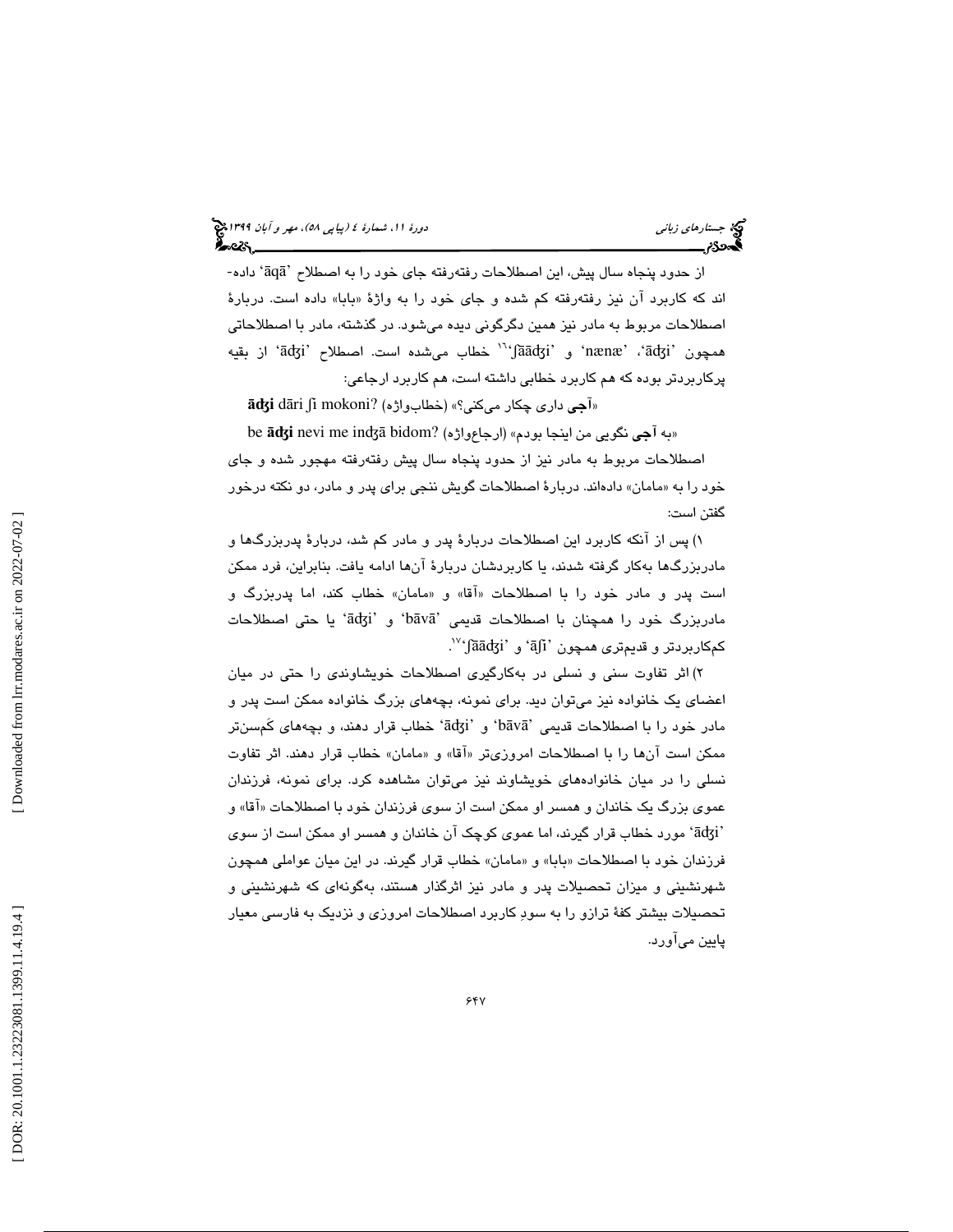با توجه به آنچه گفته شد، میتوان گفتن كه در این گویش اصطلاحات 'bāvā' و 'ādʒi' به اصطلاح مورگان و مورداک، توصیفی نیستند و طبقهای هستند، زیرا افزون بر «پدر» و «مادر» دربارهٔ «پدربزرگ» و «مادربزرگ» نيز بهكار گرفته ميشوند. همچنين به نظر ميرسد كه پيش از رواج اصطلاحاتي همچون «مامان» و «اقا» و «بابا»، كودكان براي خطاب كردن پدربزرگ و مادربزرگ خود از پدر و مادرشان سرمشق ميگرفتهاند؛ زيرا اگر پدري به پدر و مادر خود 'bāvā' و 'ādʒi' میگفته است، فرزندان او نیز پدربزرگ و مادربزرگ خود را ميگفتهاند. 'āʤi' و' b ā v ā '

در ننجي، اصطلاح تفكيكي خاصي براي اشاره به سطح خويشاونديِ بالاتر از پدربزرگ و مادربزرگ وجود ندارد و از همان اصطلاحاتِ 'bāvā' و 'ādʒi' برای خطاب قرار دادن آنها بهره گرفته ميشود. اما براي ارجاع به اين سطح از خويشاوندي معمولاً از برابر پِدرِ پدرِ پدرِ ما يعني 'bevej bevej bevej mā' استفاده مىشود:

**Bevej bevej bevej m** ā b ā on ā ræfto āmæd dāʃtæ. پدرِ پدرِ پدرِ ما با آنها رفت- » (وآمد داشته است»)

يا 'poʃt 'بهره گرفته ميشود. ' بالاتر از اين سطح خويشاوندي نيز از اصطلاح 'ʤæd چهار پشت پيشتر از ما» يعني به معناي « 'ʧār **po**ʃ**t** ol āt ᴂre m ā براي نمونه، گفته ميشود ' در زمان پدر پدر پدر پدربزرگِ ما. اصطلاحات جَد و پُشت فقط به «پدر» اشاره دارند، به 'de z ᴂ m āne **n** ᴂ**nej n** ᴂ**nej n** همين دليل هيچگاه شنيده نميشود كه كسي بگويد ᴂ**nej** (در زمان ننة ننة ننة ما). m ā '

در جهت نزولی محور عمودی، پس از «خویشتن» اصطلاحات «دختر» و «پسر» قرار میگیرند. اصطلاحات «پسر» و «دختر» گرچه در این گویش رایج هستند، اما در گونههای 'bᴂʧᴂ قديمتر آن بهعنوان خطابواژه به كار برده نميشدهاند. در اين گويش، اصطلاحات ' («بَچه») و 'ewlād' («اولاد») نيز براي اشاره به فرزند به كار ميروند كه به لحاظ جنسيت خنثي هستند و فقط كاربرد ارجاعي دارند. براي خطاب قرار دادن «پسر» يا «دختر» از نام كوچك او استفاده ميشود كه البته ممكن است با توجه به عواملي همچون سن فرد با واژههایی مانند «جان» همراه شوند. برای خطاب قرار دادن فرزند، کاربرد خطابواژهٔ 'rulæ' نيز بسيار رايج است كه بار عاطفي خاصي با خود به همراه دارد. اين اصطلاح هم خطاب به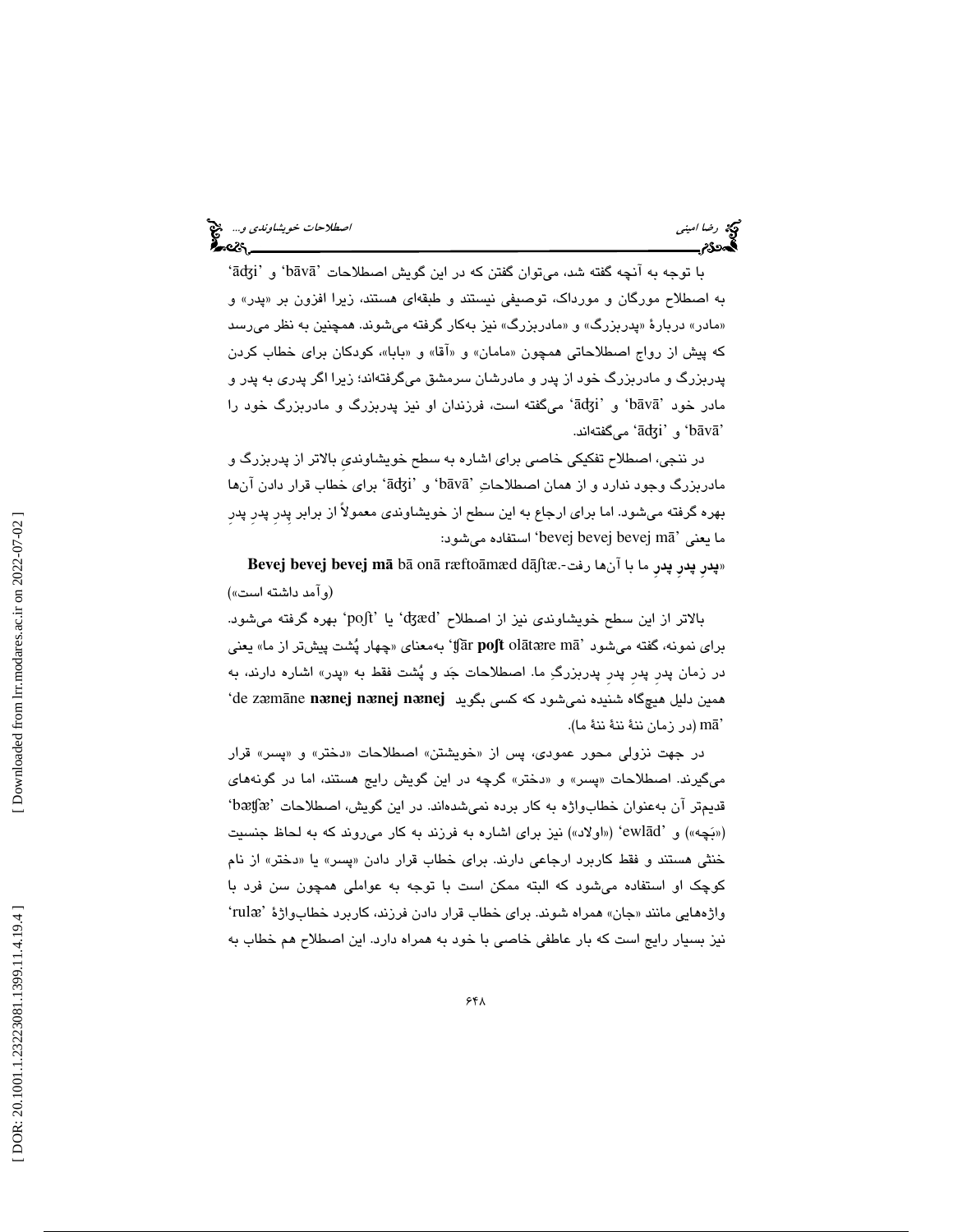(پياپي 58)، مهر و آبان 1399 جستارهاي زباني دورة ،11 شمارة 4

*د*ختر به كار مىرود هم خطاب به *پسر*^`:

**rul** ᴂ ʤān nomoxa je s ᴂri beʃom ān bez («فرزند عزيزم نميخواهي سري !?ᴂni

به ما بزني؟!»)

در جهت نزولی محور عمودی، پس از پسر و دختر<sup>۹</sup>۰، رابطهٔ خویشاوندی قرار میگیرد كه با اصطلاح 'bætfæzā' يا 'nævæ' («نَوه») بدان اشاره ميشود. اين دو اصطلاح بهعنوان خطابواژه به كار نمىروند و براى خطاب كردن «بَچَهزا» همانند فرزند عمل مىشود، اما با توجه به سن و سال کمتر آنها، نامشان بیشتر با واژگان تحبیبی همچون 'rulæ' همراه ميشود.

در گويش ننجي، ارجاعواژهٔ doxtærzā' به معناي دختر يا پسر دختر يا به عبارتي نوهٔ دختری، و ارجاعواژهٔ 'pesærzā' به معنای دختر یا پسر پسر یا به عبارتی نوهٔ پسری نیز وجود دارد که دايرهٔ شمول آن از `bæt͡ʃæzā' محدودتر است. در سطح پايينتر از نوه نيز اصطلاحات 'bætʃæbætʃæzā' و 'netidʒæ' («نتيجه») قرار دارند. اين دو اصطلاح نيز كاربرد خطابي ندارند و دربارة آنها بهمانند فرزند و نوه عمل ميشود.

در طرفين خويشتن، در نخستين سطح، روابط خويشاوندى 'berār' («برادر») و xuw ») 'خواهر») را داريم كه نزديكترين خويشاوندان طرفيني فرد هستند. كاربرد اين دو ār' اصطلاح به عنوان خطابواژه محدودتر از كاربرد آنها بهعنوان ارجاعواژه است. اين دو اصطلاح نيز زماني كه بهعنوان خطابواژه به كار ميروند بار عاطفي خاصي به همراه دارند و ممكن است با واژگانى همچون «جان» و نام خود فرد نيز همراه شوند:

**berār/ xuwār** ʤān xu kerdi āmāji. («*برادر / خواهر جان* كار خوبي كاردي كه به اينجا آمدي.»)

خطابواژههای مربوط به 'berār' و 'xuwār' ننجی نیز دست خوش تحولاتی قرار ،'mirz āber ār' ،'dāʃi' ،'d ā d ā گرفتهاند. در گذشته، برادر را با اصطلاحاتي همچون ' 'kākā' ، ʿāqādʒān' ، ʿāqāberār' و ...» خطاب قرار مىدادەاند. در كاربردِ 'mirzāberār' 'āqādʒān' ، ʿāqāberār' و 'kākā' عامل سن دخيل است، چه اينكه اين خطابواژهها دربارهٔ برادر بزرگ تر به كار گرفته ميشوند. اين خطابواژهها نيز رفتهرفته يا از گفتار گويشوران ننجي ناپديد شدهاند يا كاربردشان محدود به گفتار گويشوراني شده است كه در دوران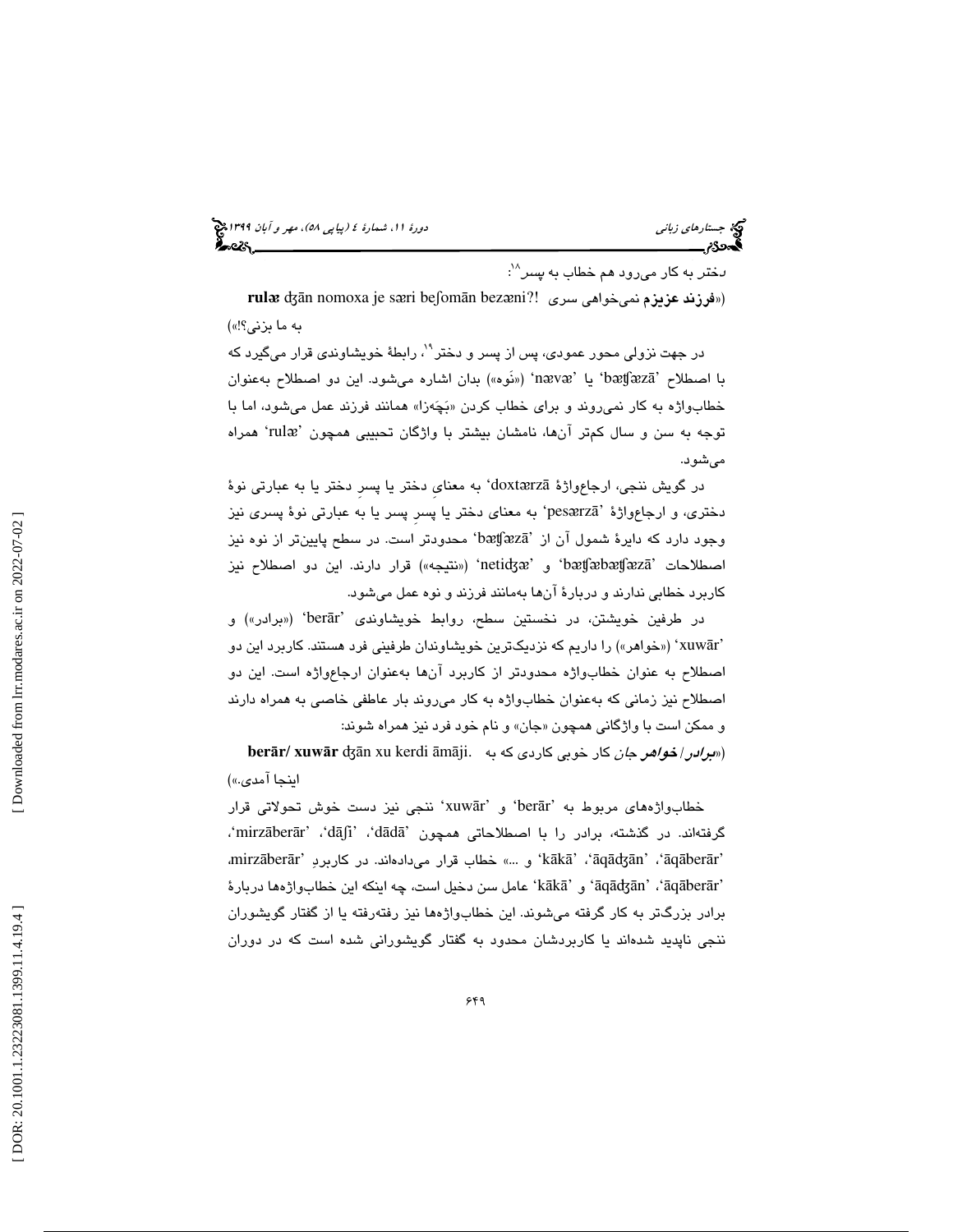ميانسالي به بالايِ زندگي خود به سر ميبرند. الگوي كَمكاربرد و ناپديد شدن اين ،'mirz āber خطابواژهها، در گام نخست مبتني بر حذف اصطلاحات تركيبي ــ 'ār 'āqādʒān' ، 'āqāberār' ـــ و كاربرد اصطلاحات بسيطي همچون 'dādā' و 'dāʃi'به جاي انهاست كه اينها نيز در گام بعدي به نفع اصطلاح امروزيتر «داداش» كنار گذاشته شدهاند يا در حال كنار گذاشته شدن هستند. 'āqādʒān' خطابواژهٔ پركاربردی برای اشاره به برادر نيست، و امروزه كاملاً مهجور شده، و جالب است كه اين خطابواژه دربارهٔ پدر نيز بهكار<br>م<sub>ى</sub>رود. 'kākā' نيز از گذشته كمكاربرد بوده و امروزه بهكلى منسوخ شده است. اين خطاب-واژه در گذشته بهصورت بسيار محدود، دربارة پدر بهكار ميرفته است.

دربارهٔ خطابواژههای مربوط به 'xuwār' نیز روال مشابهی دیده میشود. در گذشته برای اشاره به خواهر یا خطاب قرار دادن او از خطابواژههایی همچون 'æbedʒi'، 'golbādʒi' ، 'jāvādʒi' ، 'xāmādʒi' ، و `golbādʒi' استفاده ميشده است، اما اين خطابواژهها نيز رفتهرفته از گفتار گويشوران ننجي ناپديد شدهاند. كاربرد خطابواژة كه تلفظ آن به نحو نشانداركنندهاي با تلفظ همارزِ آن در فارسي معيار متفاوت ' ᴂbe ʤi' است نیز بسیار محدود شده و جای خود را به اصطلاح 'ābedʒi' داده که نسبت به همارز خود در فارسي معيار كمتر نشاندار است. در ميان گويشوران ننجي كه از ننج مهاجرت كردهاند، 'ābdʒi' فارسی معیار، جایگزین گونهٔ ننجی این خطابواژه شده است. در كاربرد خطابواژههای 'bāʤi'، 'xāmāʤi'، 'jāvāʤi'، و 'golbāʤi' عامل سن نيز دخيل بوده و این خطابواژهها بهطور معمول دربارهٔ 'xuwāre bozorg' («خواهر بزرگ») به کار برده ميشدهاند.

نكتة مهمي كه در تبيين كمكاربرد يا منسوخ شدن اصطلاحات و خطابواژههاي مربوط به برادر و خواهر بايد بدان توجه شود، در پيوند با دگرگونيهاي خانوادة ايراني است. در گذشته كه شمار برادران و خواهران فرد زياد بود، اين احتمال وجود داشت كه اصطلاح خاصي براي اشاره به هر يك از اعضاي خانواده به كار برده شود، اما اكنون كه شمار اعضاي خانواده كم شده و هر عضو خانواده ممكن است هيچ برادر يا خواهري نداشته باشد، به نظر ميرسد كه شمار اصطلاحات خويشاوندي مربوط به برادر و خواهر نيز در زبانها و گويشهاي ايران كاهش يافته است. از اين رو، يكي از دلايل ناپديد شدنِ خطابواژههايي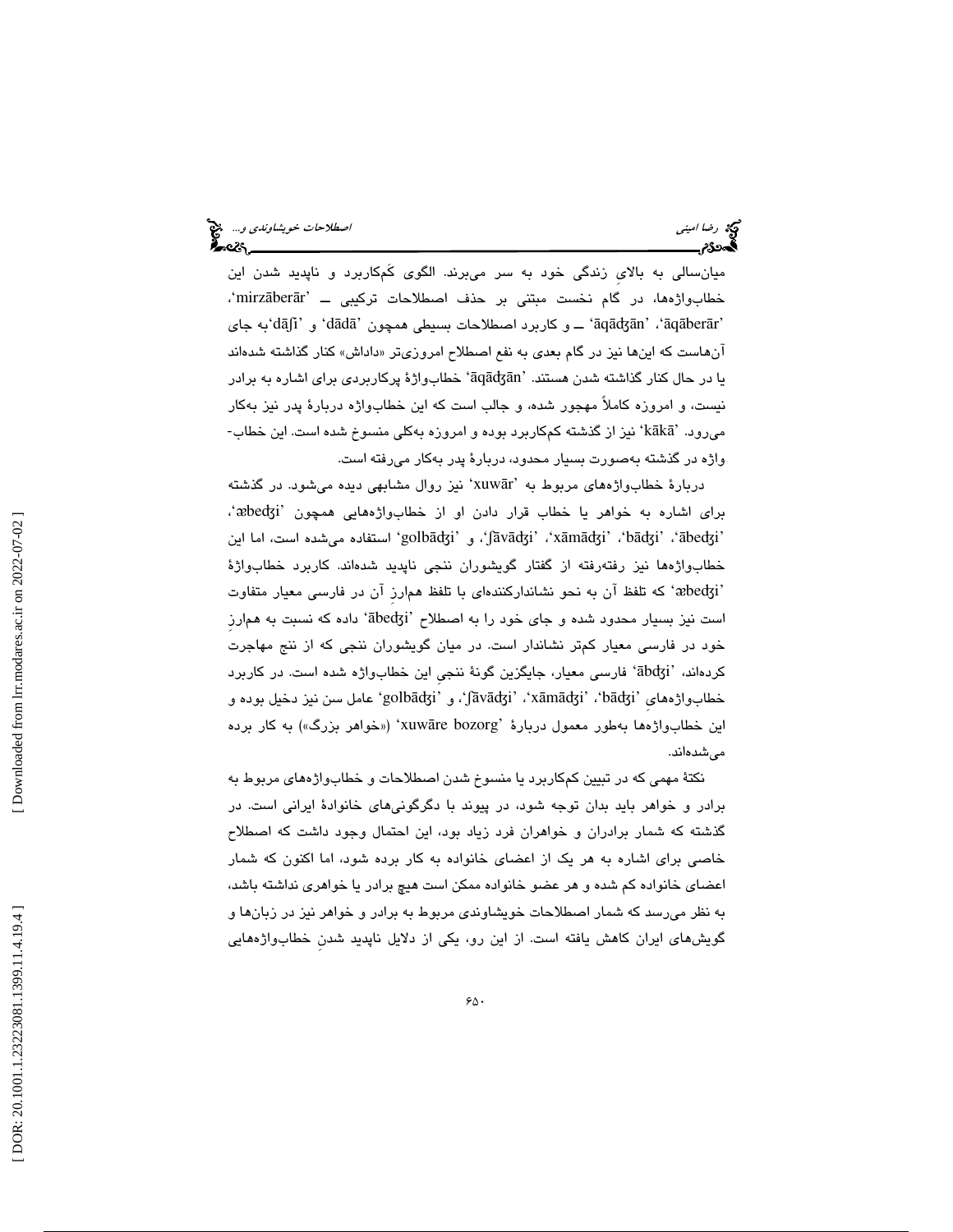و 'golbāʤi 'از 'ʃā vāʤi' ،'x ā māʤi' ، ' ā qāʤān' ، ' ā q āber ār' ،'mirz āber همچون 'ār گويش ننجي، ميتواند تغييراتي باشد كه در ساختار خانوادة ايراني روي داده است.

فرزندان برادر و خواهر در گويش ننجي با اصطلاح berārzāʾ و 'xuwārzāʾ به معنای «برادرزاده» و «خواهرزاده» مورد اشاره قرار میگیرند كه اصطلاحاتی طبقهای هستند و به فرزندان پسر و دخترِ برادر و خواهر اشاره دارند. براي اشاره به فرزند فرزند برادر و فرزند فرزند خواهر در گويش ننجي اصطلاح خويشاوندي خاصي وجود ندارد.

در طرفين خويشتن، در سطح بالاتر از 'berār' و 'xuwār'، روابط خويشاوندی 'āmu' (عمو)، 'æmæ' (عمه)، 'daji' (دايي) و 'xālæ' (خاله) قرار ميگيرند كه سرچشمهٔ آنها پدربزرگ – مادربزرگ پدری و پدربزرگ – مادربزرگ مادری هستند. 'āmu' هم بهعنوان خطابواژه بهكار برده ميشود، هم بهعنوان ارجاعواژه. دربارة اين رابطة خويشاوندي نيز عامل سن به شكلگيري اصلاح خويشاوندي 'mirzāmu' (ميرزا عمو) انجاميده است كه به طور معمول در خطاب و ارجاع به عموي بزرگتر به كار ميرود. در يك مورد نيز براي اشاره به عموی کوچک خانواده از اصطلاح 'āmkuʧuk' (عموی کوچک) استفاده شده است.

در ننجي اصطلاحات غيرفراگيرِ متنوع ديگري نيز دربارة رابطة خويشاوندي برادرِ پدر به كار ميرود كه برآمده از مناسبات خاص خانوادگي هستند. براي نمونه، در موردي، عموي بزرگ خانواده با اصطلاح 'āmdādā' (عمو دادا) مورد خطاب قرار میگرفت، بدین دلیل كه نخستين كودک زادهشده در آن خانواده، ديده بود كه پدرش با اصطلاح 'dādā' به برادر بزرگش اشاره میکند و در نتیجه او اصطلاح 'āmdādā' را برای اشاره به عموی بزرگ خود میسازد. همین کودک، اصطلاح 'āmbālā' را نیز برای عموی دیگر خود که در طبقهٔ بالای خانة آنها زندگي ميكرده ساخته است. اين رفتار زباني، سرمشق ديگر كودكان خانواده نيز قرار گرفته و اكنون آنها نيز عموهاي خود را مبتني بر رفتار آن كودك خطاب ميكنند. در اينجا نيز اثر ساختار خانواده بر شكلگيري خطابواژههاي خويشاوندي را ميبينيم، بدين دليل كه در زمان كودكي فرد مورد نظر، پدر و برادرانِ پدر او به همراه خانوادة پدربزرگشان در یک «خانه» و در ساختاری همانند خانوادهٔ گسترده<sup>۲۰</sup> زندگی میکردهاند که زمینهٔ ارتباط فرزندان عموهاي پرشمار خانواده با يكديگر و اثرپذيري از رفتار زباني همديگر را فراهم كرده بود.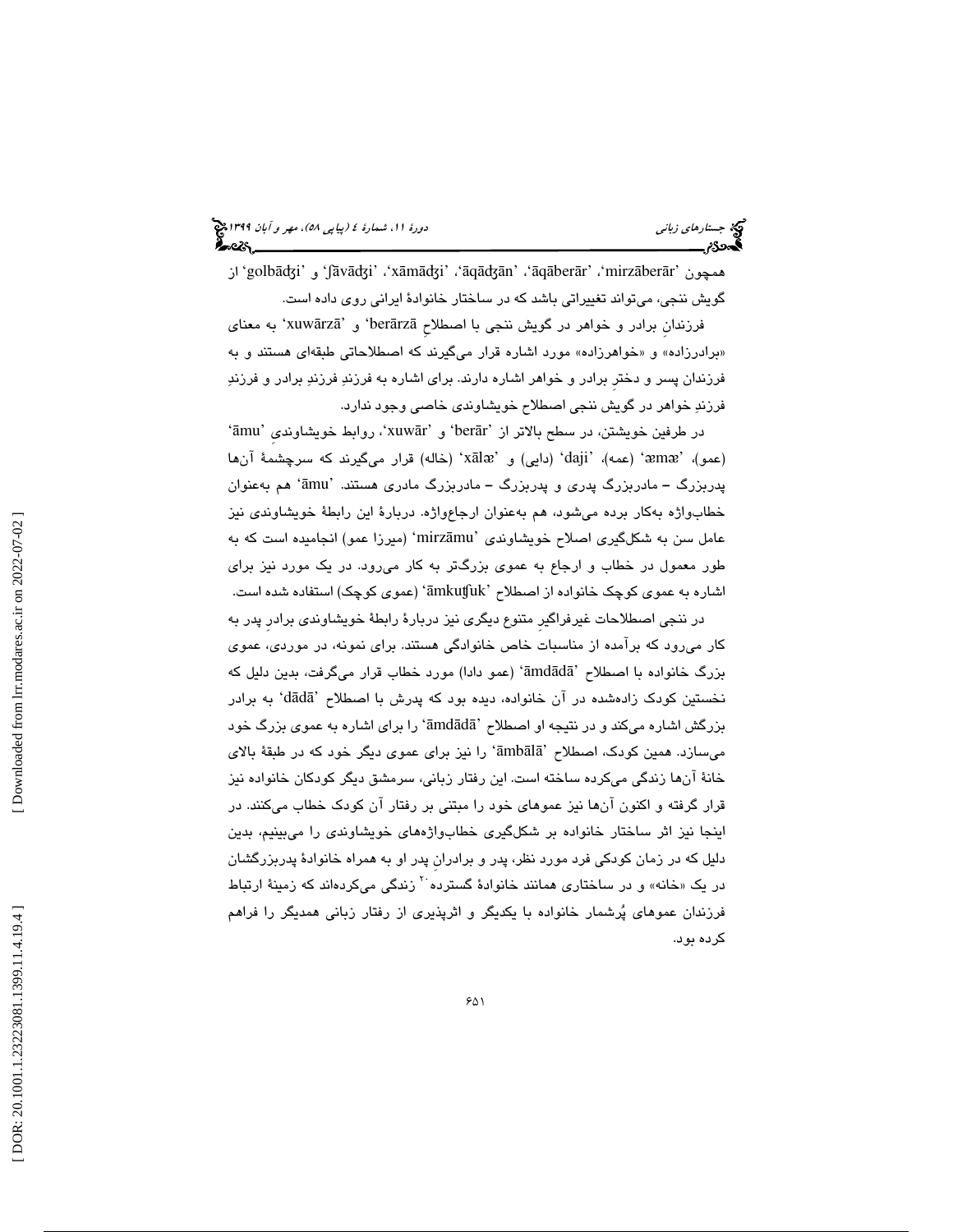اصطلاح خويشاوندى فرزندان عمو در گويش ننجى، 'pesærāmu' (پسرعمو) و 'doxtærāmu' (دخترعمو) هستند كه هم بهعنوان خطابواژه بهكار مىروند هم بهعنوان ارجاعواژه. افزون بر اين دو، اصطلاح 'āmuzā' (عموزاده) نيز در گويش ننجي وجود دارد كه اصطلاحي طبقهاي است كه هم به پسران عمو اشاره دارد هم به دختران او. در سطح پايينتر از 'āmuzā'، رابطهٔ خويشاوندی 'āmuāmuzā' (عَموعَموزاده) نيز وجود دارد كه میتواند به هر رابطهٔ خویشاوندی منشعب از «عمو» در نسل۵ای مختلف اشاره کند.

اصطلاحات گويش ننجي براي اشاره به رابطهٔ خويشاوندي خواهر پدر 'æmæ' (عمه) است. اين اصطلاح نيز با توجه به عواملي همچون سن يا مناسبات درونخانوادگي ممكن است با واژگان توصيفكنندة ديگري همراه باشد. از اين رو، در نسلهاي قديمتر مردم ننج، ، ' ᴂ m ᴂ bāʤi' ، ' ᴂ m ᴂxuw ār' ' ᴂ عمه با اصطلاحاتي همچون 'mᴂʤān و ... نيز خطاب يا مورد اشاره قرار ميگرفته است. اصطلاح خويشاونديِ ' ᴂ m ᴂbozorg ᴂ ' گويش ننجي براي فرزندان عمه، 'pesæræmæ' (پسرعَمه) و 'doxtæræmæ' (دخترعَمه) است كه آنها نيز هم براي خطاب به كار مىروند هم براي ارجاع. اصطلاح 'æmæzā' نيز در اينجا هم براي اشاره به پسران عمه بهكار ميرود هم براي اشاره به دختران او. پايينتر از اين سطح خويشاوندى نيز اصطلاح 'æmææmæzā' وجود دارد كه به هر نوع رابطهٔ خویشاوندی منشعب از «عمه»، در نسل@ای مختلف اشاره دارد.

اصطلاح خويشاوندى مربوط به برادر مادر در گويش ننجى 'dāji' (دايى) است. اين اصطلاح هم بهعنوان خطابواژه بهكار ميرود هم بهعنوان ارجاعواژه. در اينجا نيز عامل سن به شكلگيرى اصطلاح 'mirzādāji' انجاميده كه دربارهٔ دايی بزرگ خانواده به كار گرفته میشود. برای اشاره به فرزندان دایی، در گویش ننجی، از اصطلاحات 'pesardāji' (پسردايي) و 'doxtærdāji' (دختردايي) و 'dājizā' (داييزا) استفاده ميشود كه اصطلاح اخير بدون توجه به جنسيت آنها بهكار برده ميشود. در سطح پايينتر از فرزندان دايي نيز اصطلاح خویشاوندی 'dājidājizā' وجود دارد که به هر نوع رابطهٔ خویشاوندی منشعب از دايي، در نسلهاي مختلف اشاره دارد.

'x ā l ᴂ اصطلاح خويشاوندي ننجي براي اشاره به رابطة خويشاوندي خواهرِ مادر ' (خاله) است. همانند ديگر اصطلاحات خويشاوندي اين گويش، اين اصطلاح نيز با توجه به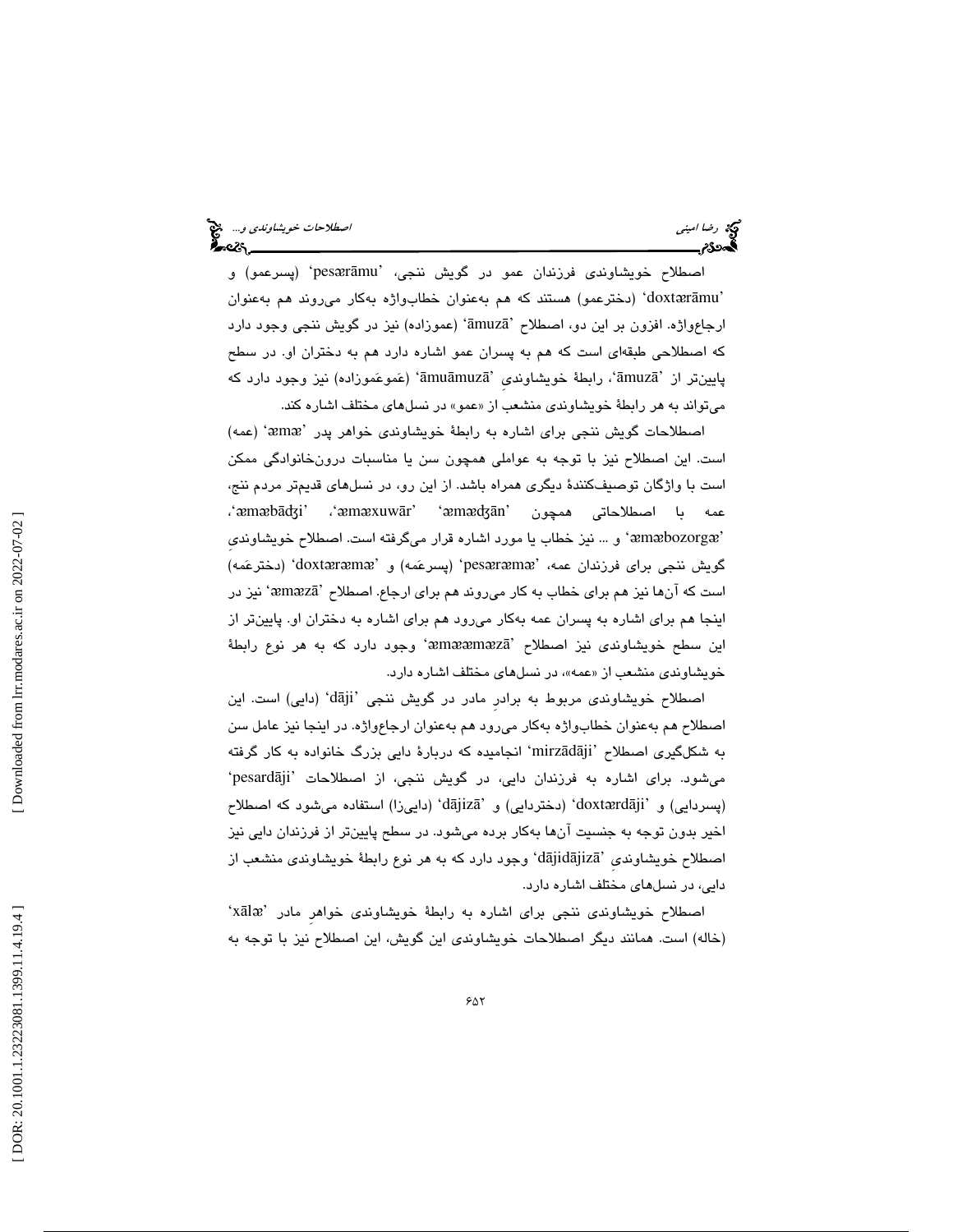عواملي همچون سن يا مناسبات درونخانوادگي ممكن است به صورتهاي مختلفي توصيف x) 'خالة بزرگ). فرزندان خاله در گويش ننجي ā l ᴂbozorg ᴂ شود؛ براي نمونه: ' 'pesærxālæ' (پسرخاله) و 'doxtærxālæ' (دخترخاله) خوانده ميشوند. دربارهٔ اين رابطهٔ خویشاوندی نیز اصطلاح 'xālæzā' وجود دارد که اشاره به فرزندان خاله دارد. پایینiتر از اين سطح نيز اصطلاح 'xālæxālæzā' وجود دارد كه به هر نوع رابطهٔ خويشاوندى ناشى از خاله، در نسلهاي مختلف اشاره دارد.

دربارهٔ چهار رابطهٔ خویشاوندی اخیر ('āmu'، 'āmu'، 'dāji'، 'æmæ'، نیز این نکته گفتني است كه اصطلاحات تركيبي همچون 'mirzādāji'، 'mirzāmu' و'æmæbādʒi'، 'xālæbozorgæ' در چند دههٔ اخیر رفتهرفته مهجور یا منسوخ شدهاند و جای خود را به اصطلاحات `āmu'، `amæ'، `æmæ' و `xālæ' دادهاند كه به لحاظ تلفظي در حال همسان شدنِ كامل با همارزهاي خود در فارسي معيار هستند.

## 2. اصطلاحات مربوط به خويشاوندان سببي 4 ـ

پيش از آغاز بحث در اين بخش، بايد اشاره كنيم كه اصطلاحات خويشاوندي نسبي و خويشاوندي سببي در گويش ننجي وجود ندارند و به جاي آنها گفته ميشود -o-qevm' 'qevm-o-xiʃāje ādʒim/ (قوم و خويشهاى آقام/ پدرمان») و 'qevm-o-xiʃāje ādʒim/ (پا māmānom/ mādæromān' (قوم و خويشهاي آجيم/ مامانَم/ مادرمان».

نخستين و مهمترين اثر ازدواج، پيوند مرد با زنی است كه به همسری برگزيده است.<br>اصطلاحات خويشاوندی ناشی از ازدواج در گويش ننجی 'zæn' («زن») و 'fuwær' («شوهر») و 'erus' («عِروس») و 'dāmā' («داماد») هستند. این چهار اصطلاح فقط به صورت ارجاعواژه به كار مىروند. البته، 'zænæ' (در معنايي نزديك به «اِي زن») بهعنوان خطابواژه بهكار ميرود كه با توجه به موقعيت ميتواند طنزآميز يا نشاندهندة ناراحتي و خشم مرد باشد:

**zænæ** bijā bejn ¶e gæni ew gerefti duvāræ. سته) گُلي به آب دادي») در گذشته، الگوي كلي خطاب كردن يا اشاره به زن و شوهر در گويش ننجي، مبتني بر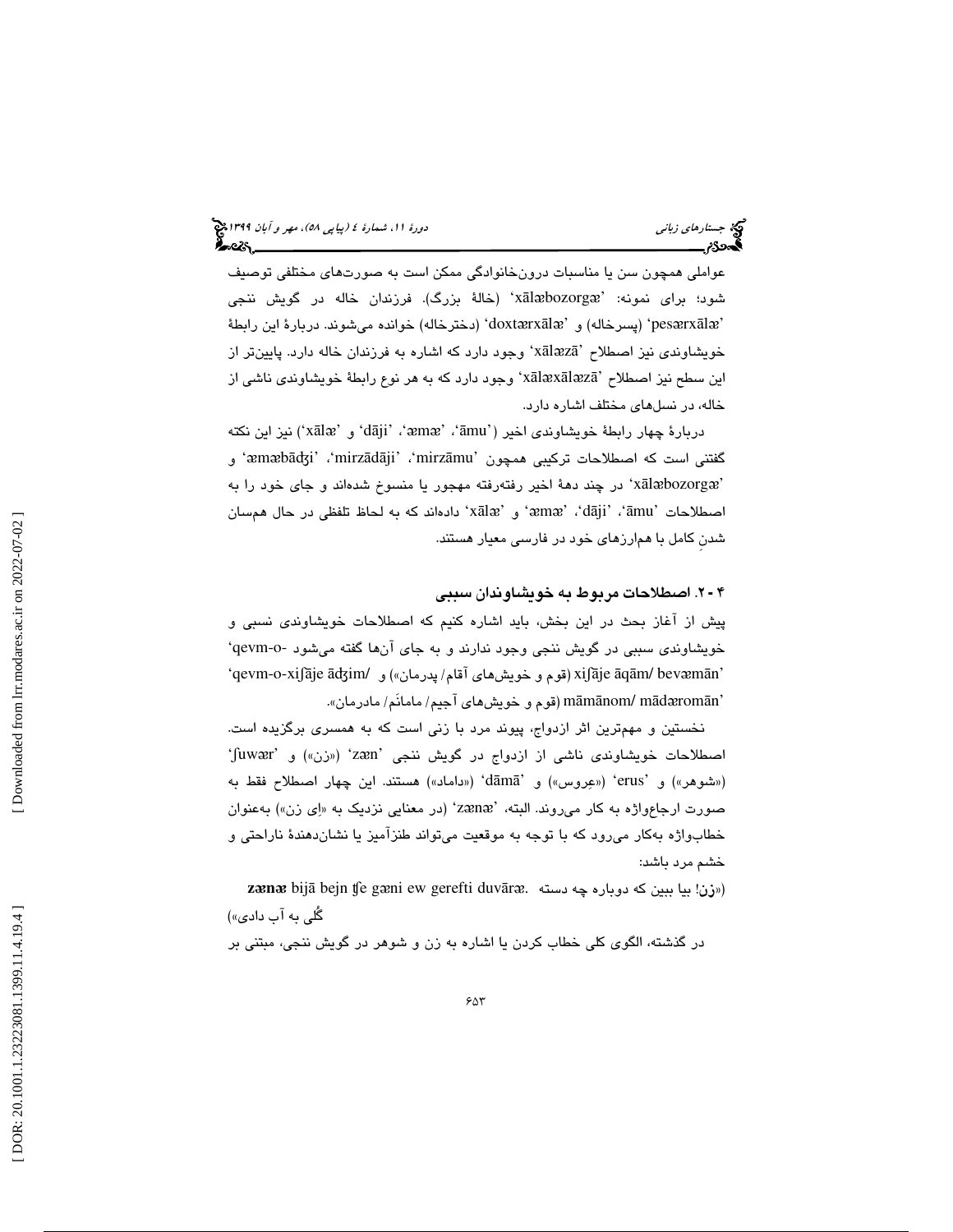پرهيز از بهكارگيري نام طرف مقابل بوده است. از اين رو، زن براي خطاب كردن شوهر خود يا اشارهٔ به او از اصطلاحاتي همچون 'āj'، 'i' («اين»)، 'o' («آن»)، 'bāvāʃ' («باباش»)، `aqaʃi'، («آقاش»)، `dādāʃ' (دادای او»)، 'kākāʃ' («کاکای او»)، 'āqāt' («آقات»)، 'āʃit' («آشيت»)، 'bāvāt' («بابات»)، 'dādāt' («دادات»)، 'kākāt' و … استفاده مىكرده و بەندرت شوهر خود را با نام او خطاب قرار ميداده است. اين امر را بايد در پيوند با عوامل اجتماعي همچون حياي زنانه تبيين كرد كه در هر صورت مانع آن بوده است كه زن حتي در خلوت نيز با نام كوچك به شوهر خود اشاره كند، يا او را مورد خطاب قرار دهد. درنتيجه، زن در محيط خانواده يا حتى در حضور شوهر بهتنهايي نيز او را فقط با عناصری همچون «ای» خطاب قرار ميداده است. براي نمونه:

 $\bar{\bf a}$ j æ ræfti dær je xordej ālæt bexær. واپرون يه  $\tilde{\bf a}$ j æ ræfti dær je xordej ālæt bexær. كم زردچوبه بگير»)

در موقعیتهای رسمیتر نیز زن از ارجاعواژهٔ 'āqāmān' («آقامان») برای اشاره به شوهر خود استفاده ميكند:

ā **q** ā **m** ā **n** goft ᴂn nomox ājm ān m («آقامان (منظور شوهرم است) گفتند كه ما .ā لازم نداريم»)

همين موضوع دربارة شيوة خطاب شدن زن از سوي شوهر نيز صادق بوده و شوهر از اصطلاحاتی همچون «رَنَه» برای خطاب کردن زن خود بهره میگرفته است. همچنین بههنگام صحبت كردن با افراد غريبه، شوهر با اصطلاحاتي همچون 'bætʃā' («بچهها») يا nænej' (« ننة بچهها») به زن خود اشاره ميكرده است: bᴂʧā

be **bætfā** goftom jat næræ dærijæ bewni. (مانظور زنم است) گفتم كه . يادت نرود در را ببندي.»)

البته اين الگو مطلق نيست و مرد در جمع و حتي در گفتوگو با افراد غيرخويشاوند، اما نزديك (مثلاً همسايهاي صميمي)، ممكن است زن خود را با نام كوچك خطاب قرار دهد، يا به او اشاره كند.

به طور كلي، در اين گويش اشاره به زنِ خود، در بيشتر موقعيتهاي اجتماعي تابو است و به همين دليل است كه اين كار با نوعي عبارت پوزشخواهانه همراه ميشود. تابو بودن اين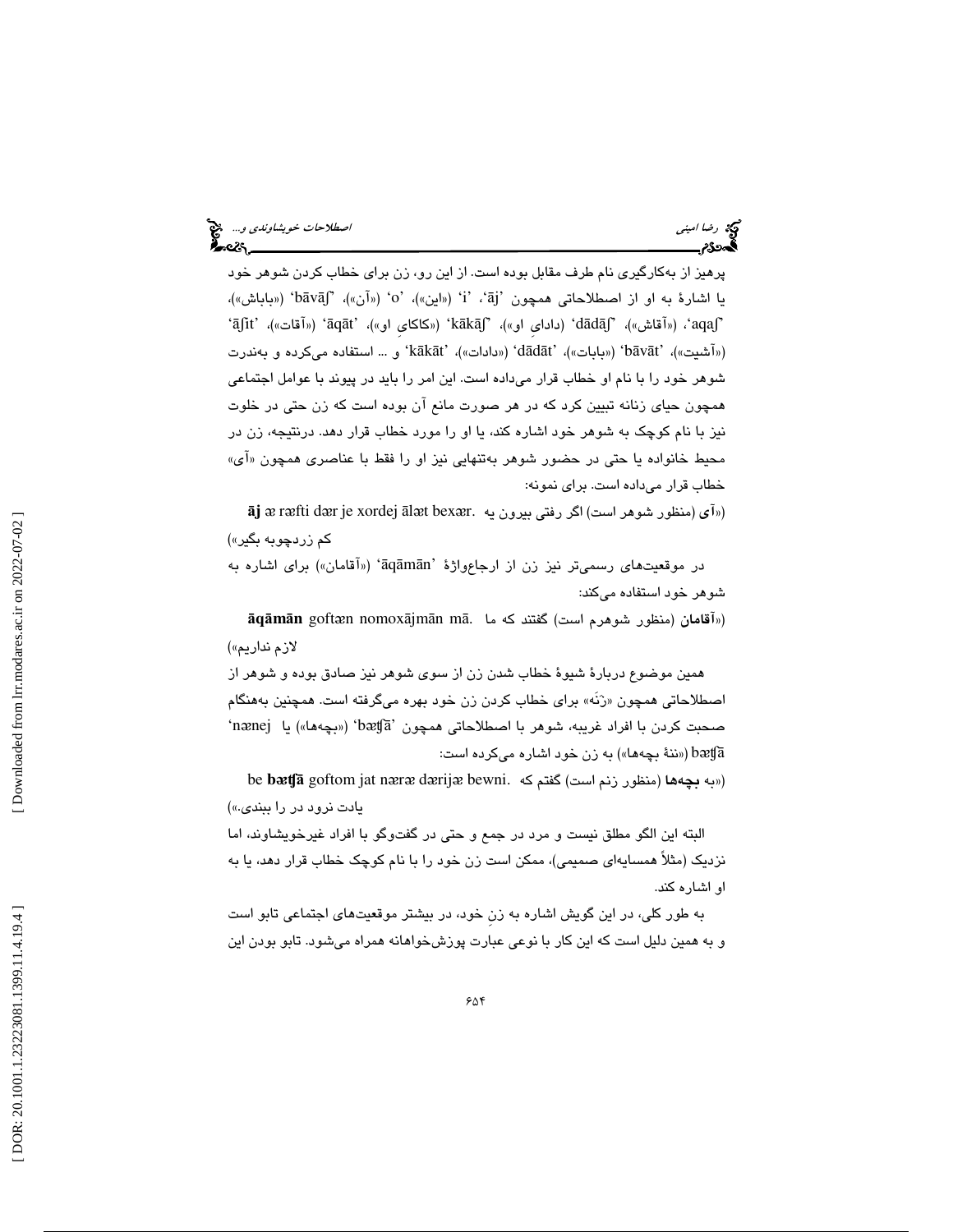حوزه فقط به زن محدود نميشود، بلكه شامل فرزندان نيز ميشود. براي نمونه، مرد ممكن است در اشاره به بچههاي خود بگويد:

 $\boldsymbol{\mathtt{b}}$ ā**jæd**  $\boldsymbol{\mathtt{b}}$ **evæxʃid** do tā pesær dārom. «ب**ي**ادبي است، دو تا پسر دارم» الگوي بالا اكنون بسيار ضعيف شده است و اكنون زنها و مردهاي جوان بهراحتي با نام bᴂʧā 'همچنان بهصورت به همسر خود اشاره ميكنند، و به نظر ميرسد كه فقط اصطلاح ' گذشته بهكار برده ميشود. اشارة زنان به شوهران خود با استفاده از نام خانوادگي آنها، بهويژه در محيطهاي شهري كه گويشوران ننجي بدانها مهاجرت كردهاند يا در موقعيتهاي سمي نيز رايجتر از گذشته است كه دليل آن را يكي گسترش ارتباطات رسمي، و ديگري بالا ر رفتن شمار زنان تحصيلكرده و ورود بيشتر آنها به عرصة اجتماع بايد دانست. بهرهگيري از ارجاعواژهٔ 'aqāmān' برای اشاره به شوهر نیز گرچه همچنان ادامه دارد، اما با توجه به سطح تحصيلات افراد و ميزان برخورداري آنها از شرايط زندگي طبقة متوسط، اين اصطلاح نيز در حال سپردن جای خود به اصطلاحاتی همچون 'fuwarom' (شوهرم) و hæmsærom' (هَمسرم) است.

رابطة خويشاوندي ديگري كه در نتيجة ازدواج شكل ميگيرد، به پدر و مادر همسر فرد مربوط است. در گويش ننجی به اين رابطه با اصطلاح 'xesuræ' اشاره میشود كه اصطلاحي است طبقهاي كه هم به پدر و مادرِ شوهر اشاره دارد، هم به پدر و مادر زن. اين اصطلاح فقط بهعنوان ارجاعواژه به كار ميرود و كاربرد خطابواژهاي ندارد. براي خطاب كردن 'xesuræ' از اصطلاحات زيادى ممكن است استفاده شود، اما در بسيارى از موارد 'xesur ᴂ ' با همان اصطلاحي مورد خطاب قرار ميگيرد كه زن يا شوهر، پدر و مادر خود <sup>22</sup> را با آنها خطاب قرار ميداده است. براي نمونه، اگر زن يا شوهر، آنها را با اصطلاحات خطاب قرار ميدهد، عروس يا داماد خانواده نيز آنها را با همين 'āʤi' و' b ā v ā ' اصطلاحات خطاب قرار میدهد. همین الگو کموبیش دربارهٔ پدربزرگ و مادربزرگ، عمو و عمه و خاله و دايي همسر نيز حاكم است و آنها با همان اصطلاحاتي مورد خطاب قرار ميگيرند كه از قبل در خانواده دربارة آنها به كار برده ميشدهاند. البته دربارة مصداقهاي برخي از اين روابط خويشاوندي ارجاعواژة ديگري ممكن است بهكار رود. براي نمونه، خالة شوهر كه احتمالاً از سوى زن فرد با عنوان «خاله» خطاب قرار مىگیرد، به هنگام ارجاع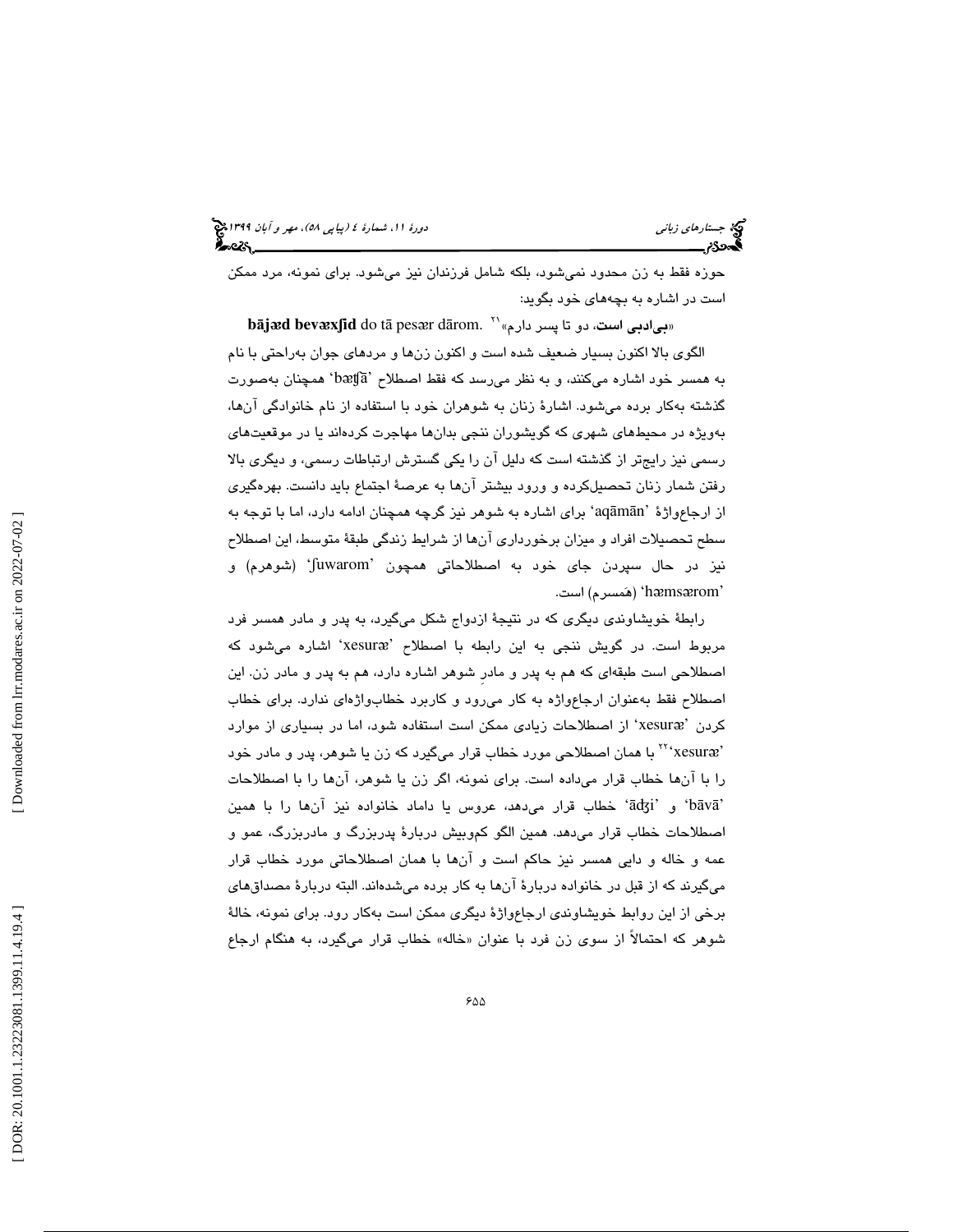ممكن است با عنوان «خالهٔ + نام شوهر» مورد اشاره قرار گیرد.

در ننجي اصطلاحات 'berārzæn' و 'xuwārzæn' در اشاره به برادر زن و خواهر زن و اصلاحات 'fuberār' و 'juxuwār' در اشاره به برادر شوهر و خواهر شوهر بهكار گرفته ميشوند. اين اصطلاحات البته همگي ارجاعواژه هستند و براي خطاب كردن اين افراد به طور معمول با توجه به سن آنها، از نام كوچك يا از نام كوچك افزون بر اصطلاحي احترامآميز استفاده ميشود.

اصطلاح خويشاوندى ننجى براى زن برادر 'zænberār' و در گونهٔ امروزى آن 'zændādāʃ' است كه هم ميتواند به عنوان خطابواژه به كار رود هم به عنوان ارجاعواژه. در اين گويش، براي رابطة خويشاونديِ شوهرِ خواهر اصطلاحي وجود ندارد و براي خطاب كردن اين فرد، با لحاظ كردن عامل سن و ميزان صميمت دو طرف، ممكن است از نام كوچك فرد به تنهايي يا نام كوچك او به علاوة اصطلاحي احترامآميز استفاده شود.

اصطلاحات 'zænemu' و 'zændāji' در اين گويش، هم|رز «زنعمو» و «زندايي» در فارسي معيار هستند كه هم بهعنوان خطابواژه به كار ميروند هم بهعنوان ارجاعواژه. اين اصطلاحات ممكن است به همراه نام كوچك خويشاوند مورد نظر يا بدون آن بهكار روند. اما شوهرِ عمه و شوهرِ خاله داراي اصطلاح خويشاوندي خاصي در گويش ننجي نيستند، هرچند كه اصطلاحات 'Juwæræmæ' و 'Juwærxālæ' در ارجاع به اين افراد ممكن است به كار روند. براي اشاره به اين افراد، با توجه به سن و ميزان صميميت، از نام كوچك آنها به علاوهٔ واژهٔ احترامآمیزی همچون 'āqā' و 'āmu' استفاده میشود.

رابطهٔ خویشاوندی زن برادر شوهر در ننجی با اصطلاح 'hæmbej' بیان میشود. بخش نخست اين اصطلاح، يعني 'hæm'، به معناي مشترك است، و معناي بخش دوم آن، يعني `bej'، با توجه به آنكه در شماري از گويشهاي ايران، از اصطلاح «هَمِعروس» براي اشاره به اين رابطهٔ خويشاوندي استفاده ميشود، «عروس» است. از سوي ديگر، در زبانهاي تاتي، تالشي و گونههايي از زبانهاي لري، لكي و كردي نيز عنصر مورد نظر، با تفاوتهايي در تلفظ، به معنای «عروس» است. 'hæmbej' فقط بهعنوان ارجاعواژه بهکار میرود و کاربرد خطابواژهاي ندارد. براي خطاب كردنِ زنِ برادرِ شوهر، با توجه به عامل سن، از نام كوچك فرد بهتنهايي يا نام كوچك او به علاوة اصطلاحي احترامآميز استفاده ميشود.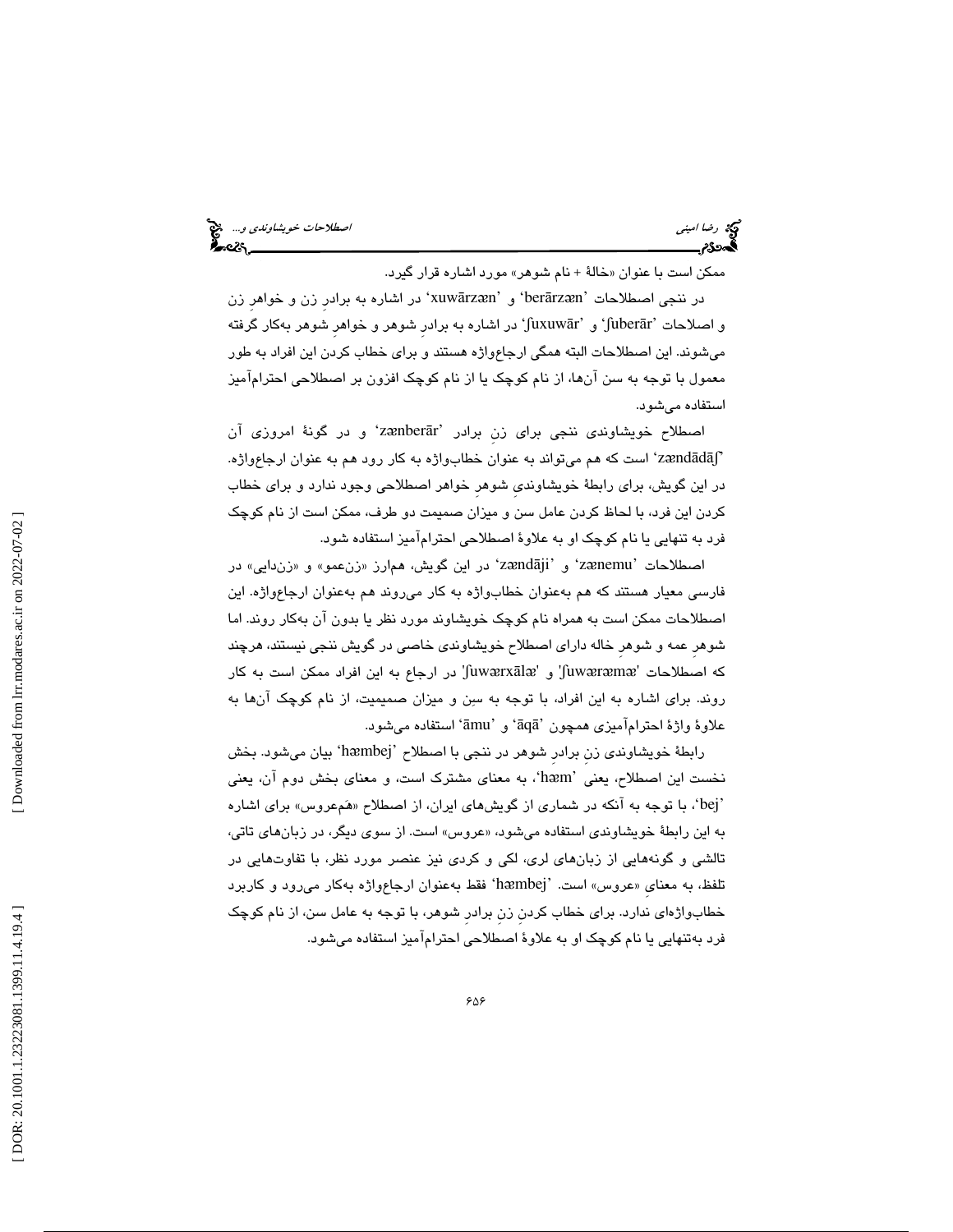رابطهٔ خویشاوندی شوهر خواهر زن در گویش ننجی با اصطلاح 'hæmbādʒenāq' بیان میشود که همارز «باجناق» فارسی معیار است. این اصطلاح نیز فقط بهعنوان ارجاعواژه به کار میرود و برای خطاب کردن 'hæmbāʤenāq'، با توجه به عواملی همچون سنِن و میزان صميمت دو طرف، از نام كوچك او به تنهايي يا نام كوچك يا بزرگ او به علاوة اصطلاحي احترامآميز ممكن است استفاده شود.

دستة ديگري از اصطلاحات خويشاوندي سببي آنهايي هستند كه به زنِ پدر و شوهرِ مادر مربوط هستند. برابر اصطلاح نخست در گويش ننجى 'zænbevæ' است و اصطلاح دوم در اين گويش برابر خاصي ندارد كه اين ميتواند حكايت از ناپذيرفته بودن شوهر كردنِ مادر» داشته باشد. درواقع، بهنظر ميرسد شوهر كردن زني كه شوهر خود را از دست داده » يا از او جدا شده است، گونة خاصي از خويشاوندي را براي فرزندانش رقم ميزند كه علاقهاي به اشارة به آن ندارند. زن دوم گرفتن نيز در اين جامعة زباني، امر اجتماعي پذيرفتهاي نيست و با وجود آنكه در گويش آنها اصطلاح مشخصي براي آن وجود دارد، اما 'zænbevæ' بار عاطفي مثبتي با خود به همراه ندارد و رفتار 'zænbevæ' استعارهاي است از كردار ظالمانه، ناخوشايند و تبعيضآميز، تا آنجا كه در گويش ننجي گاه گفته ميشود:<br>(«چرا مانند زن **بابا** باهام رفتار مي- ?fenæ mese **zænbevæ** momāni bāʃom

كني؟»)

در ننجی دو اصطلاح 'nænæ-æræ''' و 'bevæ-æræ' نیز وجود دارد كه به معنای زن پدر و شوهر مادر هستند. اين دو اصطلاح فقط كاربرد ارجاعی دارند. «زن پدر» در گذشته با اصطلاحات احترامآمیزی همچون 'Jāādʒi'، 'jāvādʒi' و '<sup>۲٤</sup>۰golbādʒi'نیز ممکن بود مورد اشاره قرار گیرد كه اكنون كاربردی ندارند و جای خود را به اصطلاحاتی همچون «مادر» و «مامان» دادهاند؛ و چنانچه افراد احترامی برای «زن پدر» خود قائل نباشند ممکن است او را فقط با نام كوچكش خطاب كنند. براى اين دو رابطهٔ خويشاوندى، دو اصطلاح -nænej 'ogeji و 'ogeji-bevej "نيز وجود دارد كه در زبان كنوني گويشوران ننجي مهجور شدهاند. اين دو اصطلاح بار منفي خاصي ندارند، و از آنها بهراحتي براي اشاره به رابطة خويشاوندي كه اين اصطلاحات دال بر آن هستند، استفاده ميشود:

'mᴂʃ aʃk ān **n** ᴂ **n** ᴂ**-ogeji**ʃā n (« مش اشكان شوهر مادرِ آنهاست ») 'ᴂ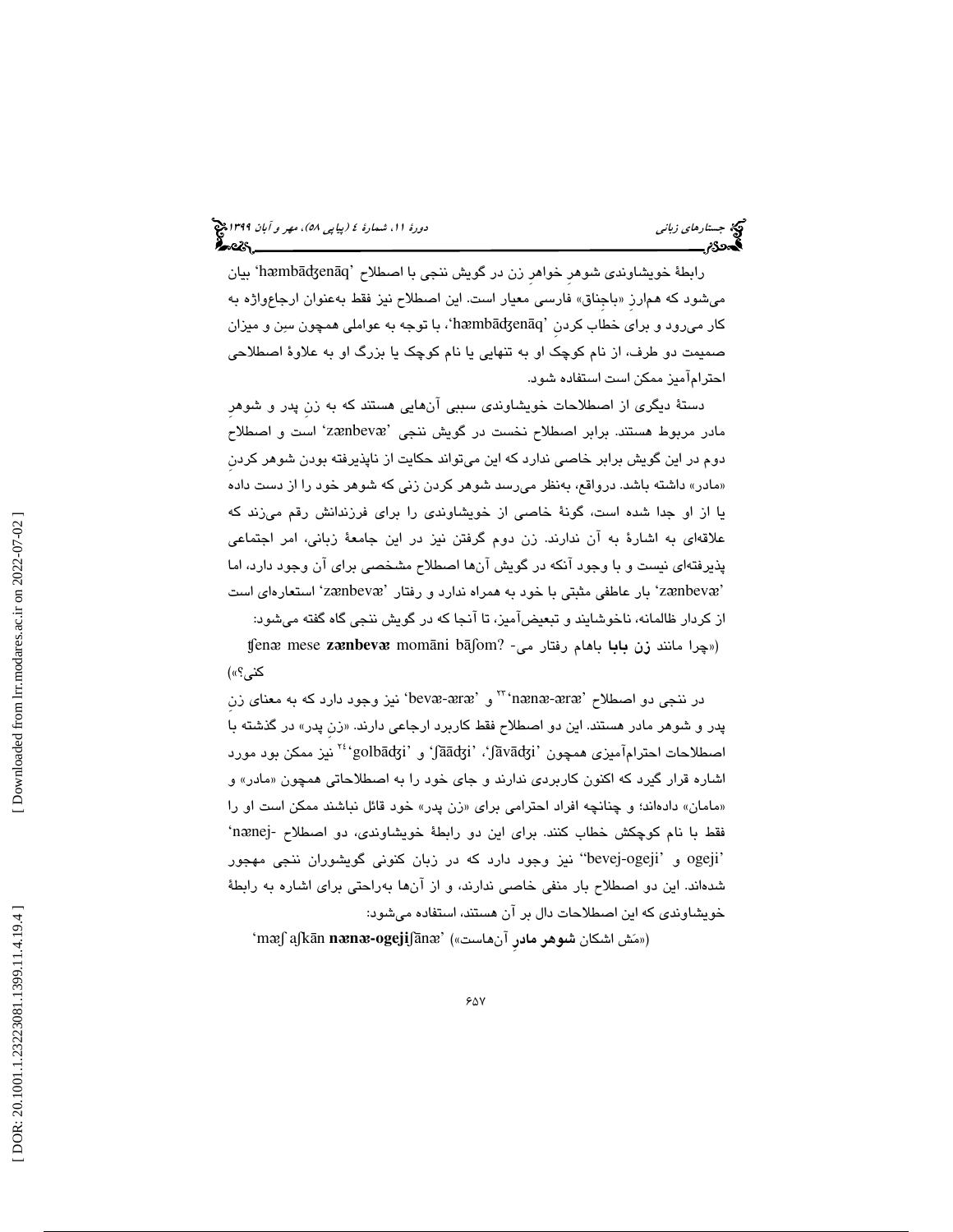رضا ا*ميني الصحيح الصحيح الصحيح العالم الصطلاحات خويشاوندي و...*. وهي الصحيح الصحيح الصحيح الصحيح الصحيح الصحيح<br>**الص**حيح الصحيح

'fᴂrn āz xanom **n** ᴂ **n** ᴂ**-ogeji** m ā n ᴂ (« فرناز خانم زنِ پدر ماست )» ' 'ogeji' واژهای ترکی است بهمعنای «ناتنی»؛ و در ننجی ترکیبهای 'berār-ogeji' («برادر ناتني») و 'xuwār-ogeji' («خواهر ناتني») نيز با بهره گرفتن از اين واژهٔ ترکي ساخته شد<mark>ه</mark>اند.°<sup>۲</sup>

اصطلاح خويشاوندي گويش ننجي براي فرزند زن از شوهر قبلي خود يا فرزند مرد از زن قبلی خود، 'piʃæzā' است، به معنای فرزندی که پیشتر زاده شده است. این اصطلاح نیز فقط بهعنوان ارجاعواژه به كار ميرود و بهلحاظ جنسيت خنثي است.

در گويش ننجي، هماَرز هوويِ فارسي معيار بهصورت 'hew 'تلفظ ميشود كه فقط كاربرد ارجاعي دارد.

۴ - ۳. اصطلاحات خويشاوندى رضاعى و خويشاوندى ناشى از «عقد اَخوت»

«رضاع (به فتح و كسر راء) در لغت به معنى شير خوردن است. شير خوردن طفل از زني كه مادر طبيعي و نسبي او نيست، با شرايطي كه قانون مقرر داشته، ايجاد يك نوع رابطة خويشاوندي ميكند كه آن را قرابت رضاعي گويند ... » (صفايي و امامي، 1391 : 274). اثر قرابت رضاعی كه بر نص قرآنی<sup>71</sup> و حديث استوار است، محدود به حرمت نكاح با برادر يا خواهر رضاعي است و شامل آثار ديگري همچون انفاق و توارث كه ويژة قرابت نسبي هستند نمي شود<sup>٬۲۷</sup> (همان: ۲۷۰). در گويش ننجي واژهٔ «رضاعي» بهکار نمي رود و به اين نوع 'm خويشاوندي بر مبناي خوردن شير يكديگر اشاره ميكنند. براي نمونه، گفته ميشود كه ā 'm ā ʃ**ire h** ᴂ **m** ᴂ **xordim**, xow  **je** ») ما يك شير خوردهايم») يا -ār ʃ**ir xordim** ' berārim' («ما شير همديگر را خوردهايم، برادر و خواهريم با هم»). در اين گويش اصطلاح خاصي براي اشاره به خويشاوندي رضاعي وجود ندارد، و از همان اصطلاحات خويشاوندي نسبي براي اشاره به قرابت ناشي از آن بهره گرفته ميشود.

نوع ديگري از خويشاوندي بر «عقد اخوت» و خواندن صيغهٔ برادري يا خوا*هري* استوار است. اين نوع قرابت نيز آثاري دارد كه پرداختن به آنها در حوصلة اين مقاله نيست. در گويش ننجي، روابط خويشاوندي ناشي از «عقد آخوت» و خواندن صيغهٔ مربوط به ان با اصطلاحات خاصي بيان نميشوند و از اصطلاحات خويشاوندي نسبي براي اشاره به آنها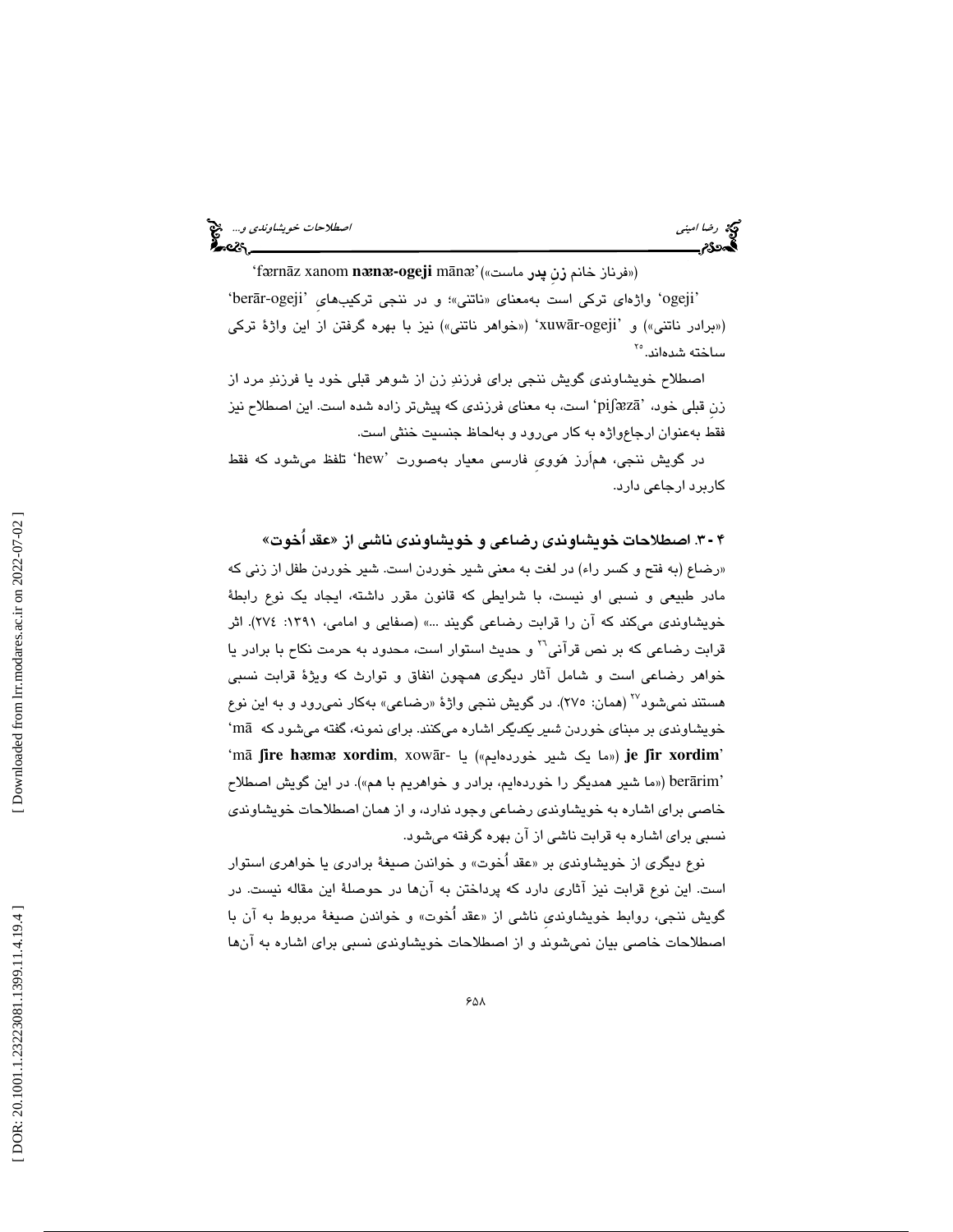آنها را 'āmu' خطاب میکنند.^` استفاده ميشود. براي نمونه، اگر بين دو مرد صيغهٔ برادري خوانده شده باشد، فرزندانشان

4. خطابواژههاي مربوط به غيرخويشاوندان 4 ـ

در گويش ننجي، كوچكترها با خطابواژههاي احترامآميز متنوعي به بزرگترها اشاره ميكنند. رايجترين خطابواژة مربوط به مردانِ غيرخويشاوند در ننجي، » دا« است:

dā ægbær noxod kilu ¶ejnijæ? («دا اكبر نخود كيلويي چند است؟»)

احتمالاً این خطابواژه برامده از «دادا» است که برای اشاره به «داداش بزرگتر» از ان بهره گرفته ميشود. بهكارگيري اين اصطلاح دربارة مردان غيرخويشاوند، ميتواند نشان اهميت پيوندهاي خويشاوندي در اين جامعة زباني باشد؛ آنچنان كه گويي همگي نگاه برادرانه به همديگر دارند.

اصطلاحات  $^{\prime}$ mæʃ و 'kælæ' هم دربارهٔ مردان بهکار گرفته میشوند: **mæf**osejn āvæme xuji bi xodabijāmorz. اسشهدی حسین آدم خوبی بود خدا)

**k**ᴂ**l**ᴂmrol بيامرزدش») ā xodabij āmorz ᴂ qedim b ā bavaj m («كَله/ كربلايي .bi refiq ā امرالله خدابيامُرز از قديم با باباي ما رفيق بود»)

اصطلاحات 'hādʒiāqā' و 'bæg' نيز دربارهٔ مردان بهكار مىروند. اصطلاح نخست بيشتر دربارة افراد غيرِنَنَّجي يا به اصطلاح غريبه بهكار ميرود و اصطلاح دوم نيز كه از تركي وارد ننجي شده، در گذشته دربارة اربابها و خانها بهكار ميرفته است.

'd ā كاربرد اصطلاحات بالا نيز در گويش ننجي كم شده است، بهگونهاي كه اصطلاح ' تنها دربارة مردان مسن بهكار برده ميشود و ميتوان گفت كه رفتهرفته جاي خود را به  $\tilde{a}$ واژهٔ 'āq $\tilde{a}$ ' داده که فاقد بار عاطفی خاص 'd $\tilde{a}'$ ' است. کاربرد خطابواژهٔ 'āq $\tilde{a}'$ ' نیز از دو دهة پيش، در حال كاهش بوده است. زماني اين اصطلاح بيشتر دربارة سيدها و اربابها بهكار ميرفته و شايد يكي از علل گسترش دامنة كاربرد آن در حدود شصت سال، الغاي رژيم ارباب - رعيتي بوده؛ چه آنكه پيش از آن، اين خطابواژه مختص خطاب كردن و اشاره به «ارباب» پنداشته میشده است. بنابراین 'āqā' در پارهگفتار ''**aqā** hālet xuvæ' (آقا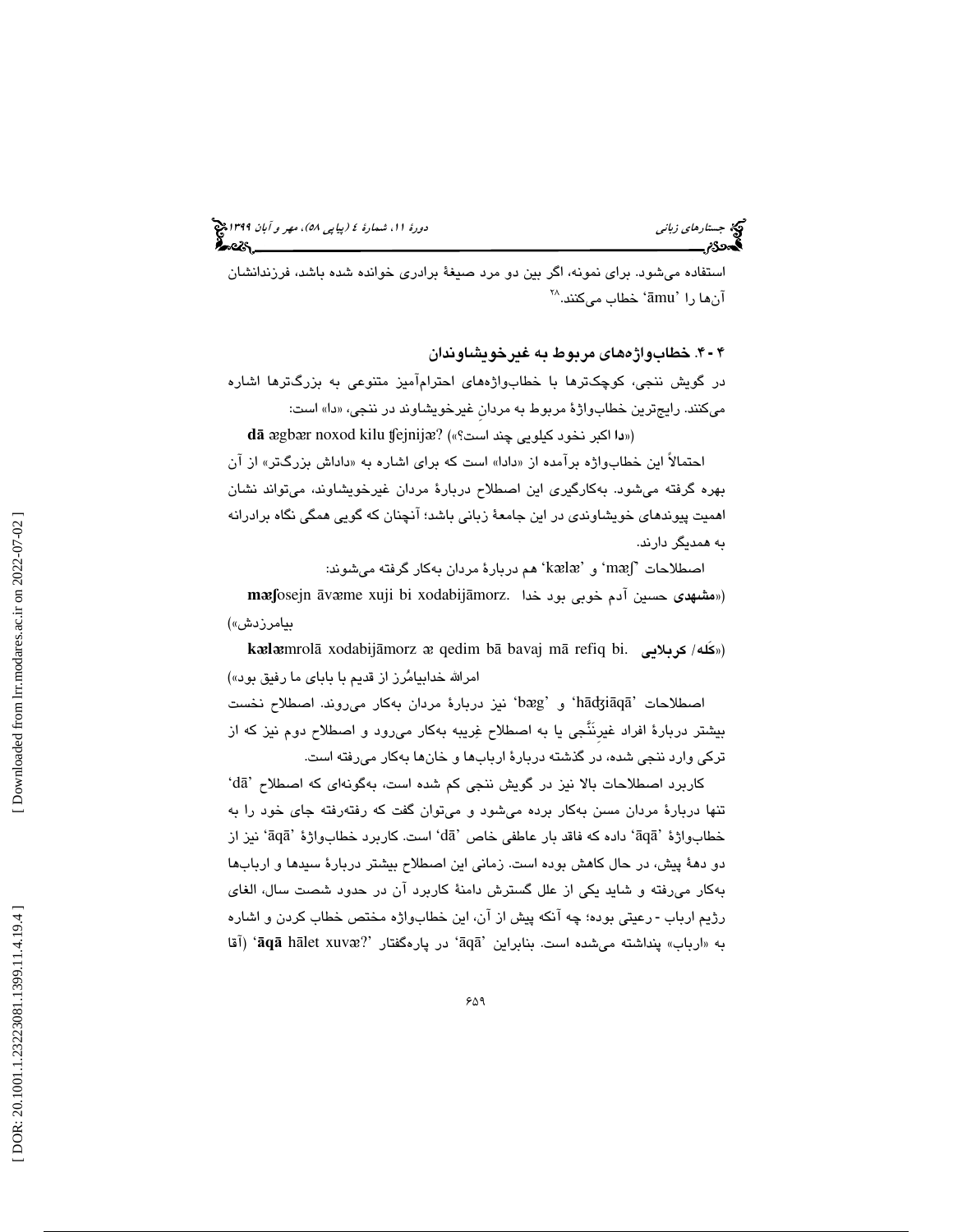رضا اميني الصحيح الصطلاحات *خويشاوندي و...*. وهي الصحيح الصطلاحات *خويشاوندي و...*<br>الصحيح الصحيح الصحيح الصحيح الصحيح الصحيح الصحيح الصحيح الصحيح الصحيح الصحيح الصحيح الصحيح الصحيح الصحيح الصحي<br>الصحيح الصحيح الصحيح الصحيح

حالت خوب است؟)، بسته به بافت و موقعيت بيان كلام، ميتوانست به مردي غيرخويشاوند، پدر فرد، یکی از اربابان روستا یا به یک «سبید» اشاره داشته باشد. به این کاربردها باید اشارهٔ زن به شوهر خود به صورت 'āqāmān' را نیز افزود.

در گذشته، برای خطاب قرار دادن زنهای سید از اصطلاح 'āqābādʒi' استفاده میشده كه امروزه منسوخ شده است. براي اشاره به زن اربابها نيز از اصطلاح 'xānom' استفاده ' **x** ā**nom** gof bedew bij ā k āret d ميشده، تا آنجا كه اين خطابواژه در پارهگفتار 'ārom («خانم گفت بدو بیا که کارت دارم») فقط میتوانسته به زن اربابی اشاره داشته باشد که در عالم مقال براي گوينده و شنونده شناخته بوده است.

næʃ" و 'kælæ' نیز در زبان كنونی گویشوران ننجی كَمكاربرد شدهاند، و جای خود را به «مشهدی» و «کربلایی» دادهاند که بیشتر در موقعیتهای رسمی به کار برده میشوند كه زبان مورد استفاده هرچه بيشتر به فارسي معيار يا گويش ملايري تمايل پيدا ميكند. اصطلاح 'hādʒiāqā' نيز در حال دادن جاي خود به 'hādʒāqā' است، هرچند كه به نظر ميرسد زنان بيسواد يا داراي تحصيلات پايين، همچنان بيش از مردان اين اصطلاح را بهكار میبرند. اصطلاح 'bæg' امروزه بهكلی مهجور شده و فقط بهصورت طنزآمیز ممكن است دربارة كسي بهكار گرفته شود. بهنظر ميرسد تحول نظام اجتماعي جامعة ايران از ارباب - رعیتی به شرایط خُردهمالکی و گسترش شهرنشینی، در کم کاربرد شدن این دست خطابواژهها مؤثر بوده است.

 ،'k ā k ā ' ، ' ābel ā در گويش ننجي، دربارة برخي از مردان روستا از خطابواژههاي ' 'aʃberār' و 'āʃberār' (صورت تحوليافتة 'dāʃberār' يا 'dāʃbærādær') نيز استفاده ميشده است، يا هنوز در ميان گويشوران مسن استفاده ميشود. اين اصطلاحات، خطابواژههاي احترامآميزي هستند كه نخست در درون خانوادة خود فرد به كار برده میشدهاند، اما رفتهرفته در جامعهٔ زبانی کاربرد عام پیدا کردهاند. برای نمونه، 'ābelā' که از ترکی وارد ننجی شده، اصطلاح احترام۱میزی است بهمعنای «برادر بزرگتر» و در ننجی براي اشاره به افراد بزرگ و مورد احترام بهكار برده ميشده است.

پيش از آنكه به خطابواژههاي مربوط به زنان غيرخويشاوند بپردازيم، بايد اشاره كنيم كه در ننجي اصطلاحات خويشاوندي وجود دارد كه نسل كنوني گويشوران اين گويش با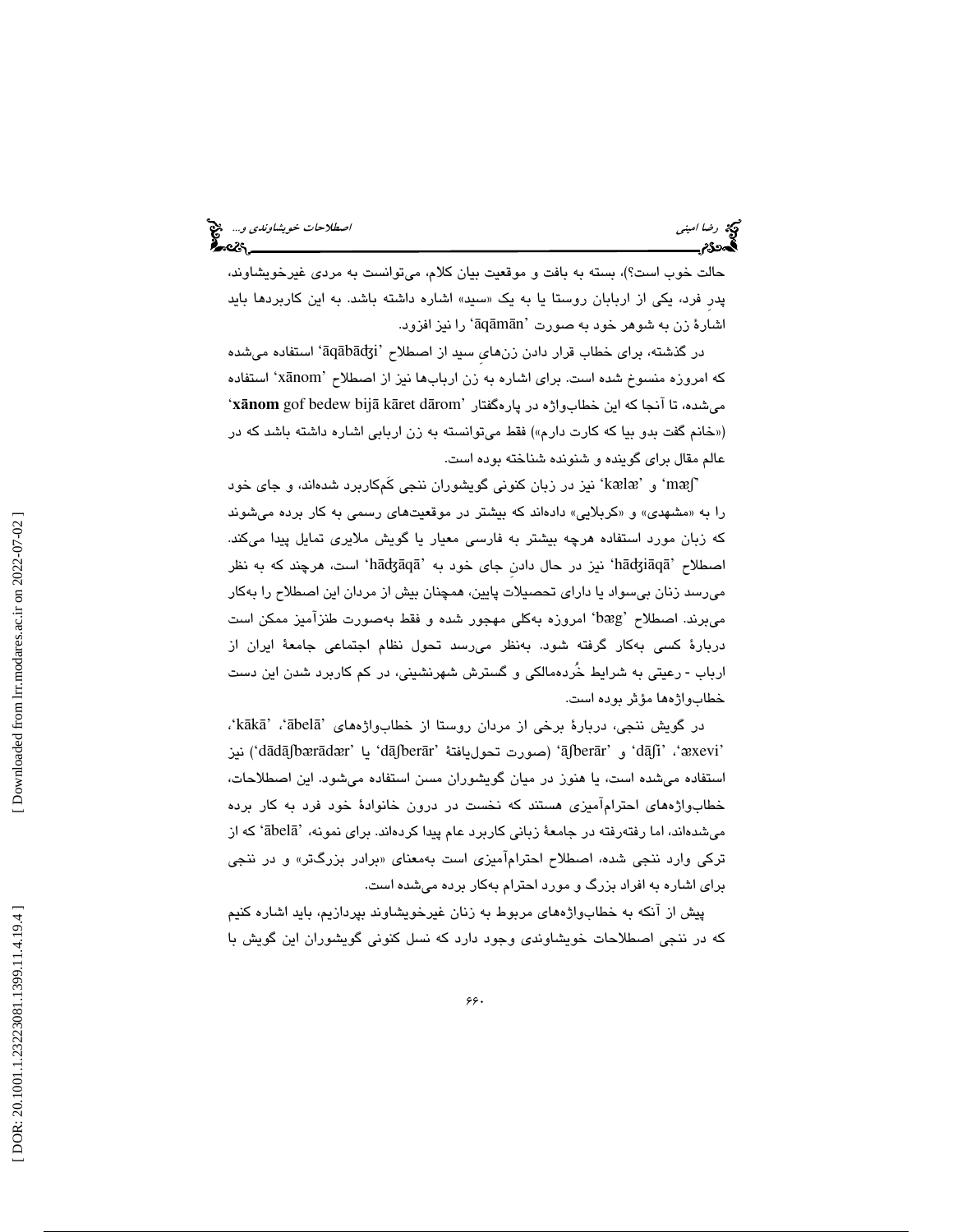آنكه ممكن است معني و كاربرد برخي از آنها را بدانند، آنها را بهكار نميبرند. از قديمترين اين خطابواژهها بايد به واژگان تركي 'æʤæ' و 'bāʤi' اشاره كنيم كه امروزه بهکلی منسوخ شدهاند. 'æʤæ' در خطاب به مادر و مادربزرگ به کار میرفته، اما بهعنوان خطابواژهاي احترامآميز، امكان كاربرد آن دربارة هر زن ديگري وجود داشته است. 'bāʤi 'نيز خطابواژهاي احترامآميز است كه افزون بر خواهر بزرگتر، دربارة زنان همسايه يا هر زن آشناي ديگري قابل به كار گرفتن بوده است.

اصطلاحاتی که واژهٔ ترکی 'qezi' در آنها به کار رفته نیز اکنون مهجور یا منسوخ شدهاند: 'xālæqezi' (دختر خاله)، 'æmæqezi' (دختر عمه)، 'dāqezi' (دختر دايي)، (دختر عمو). گرايش نسلهاي جوان گويشوران ننجي، بر جايگزيني اصطلاحات ' ᴂqezi' خويشاوندي مذكور با همتايان درونِ دو هلالِ آنهاست كه با فارسي معيار همسان هستند. همین نكته دربارهٔ اصطلاح 'ænqezi' نیز صادق است كه در معنای «دختر عمو» و «عروس عمو» بهكار مىرفته است. صورت كوتاهشده 'ænqezi' بهصورتِ 'ænqez' است كه خطابواژة احترامآميزي است كه دربارة هر زني ممكن است بهكار رود، بهويژه زنهاي مسنتر و آشنا. درواقع، رايجترين خطابواژهٔ مربوط به زنان غيرخويشاوند 'ænqez' است: **ænqez** motæræm mā je xordej æ o ʃewdæretān ʧidim. («اَ**نقِز** محترم ما كمى از شبدر شما چيديم»)

اين خطابواژه، احترامآميز، و در عين حال صميمي، و نشان نزديكي و تعلق به جامعة واحدی است. همانگونه که اشاره شد، این خطابواژه برآمده از خطابواژهٔ فارسی - ترکی «عموقزی» است و کاربرد ان دربارهٔ غیرخویشاوندان نشان از اهمیت روابط خویشاوندی در اين جامعهٔ زباني دارد. از اصطلاحات «مَش» و «حاجيهخانُم» هم براي خطاب كردن زنان استفاده میشود که البته این دو بسیار کمکاربردتر از خطابواژهٔ `ænqez' هستند.

دربارة اين دست از خطابواژههاي ننجي نيز همان الگويي حاكم است كه دربارة خطابواژههای مربوط به مردان گفتيم؛ بدين معنی كه اين خطابواژهها بهكلی مهجور شده و فقط دربارة زناني به كار برده ميشوند كه در سني بالاتر از ميانسالي بهسر ميبرند، و رفتهرفته در حال دادن جای خود به خطابواژههای «خانم» و «حاجخانم» هستند؛ و اصطلاح «مَشْ» يا حتى «مشهدى» هم امروز بەندرت ممكن است دربارهٔ زنان جوان اين جامعهٔ زبانی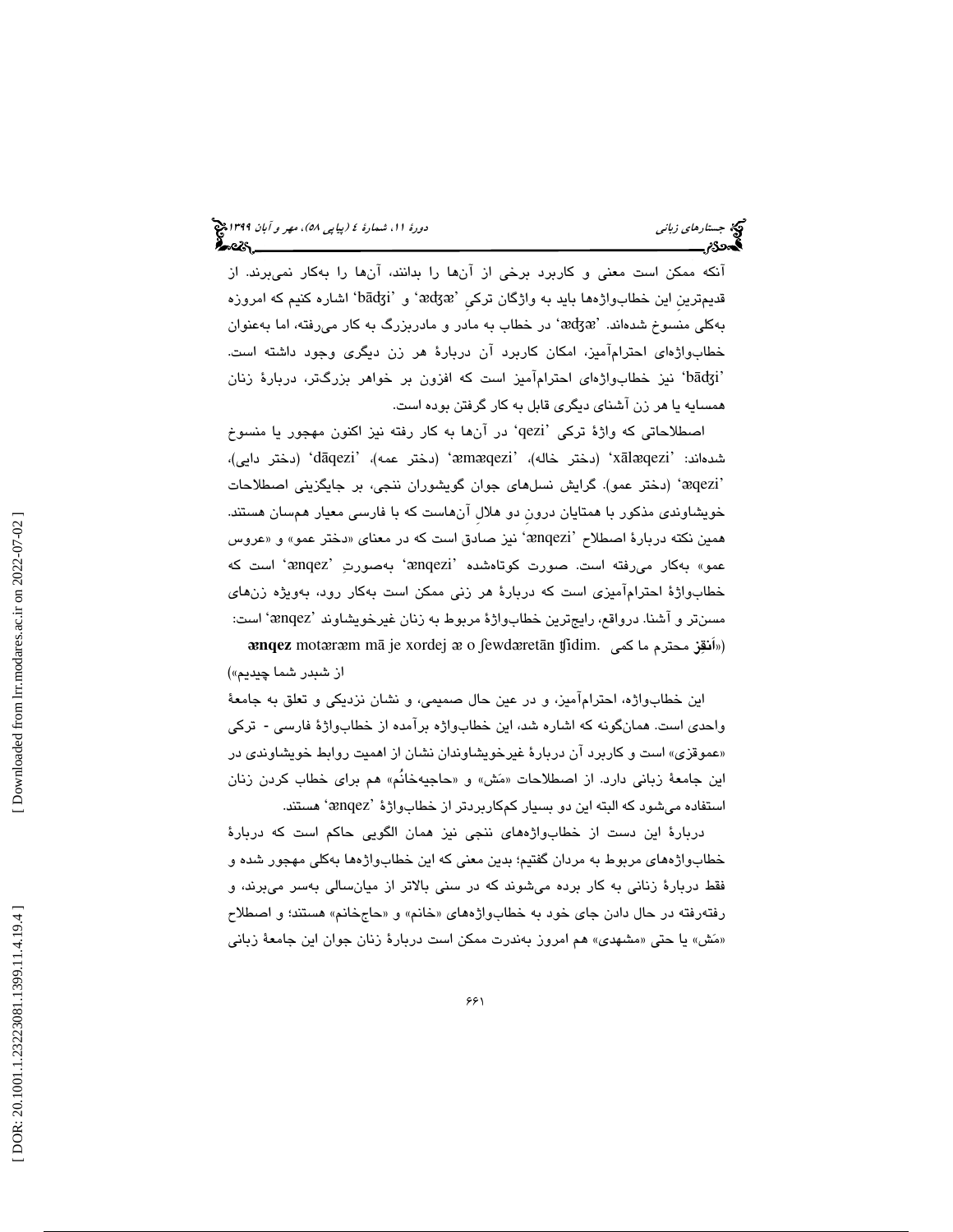رضا امين<sub>ى</sub> اسطلاحات *خويشاوندى و...*. چ<mark>ې</mark><br>په دوي است اصطلاحات خويشاوندي و... چې د اصطلاحات خويشاوندي و... چې د اصطلاحات خويشاوندي و...

بهكار برده شوند، مگر به صورت طنزآميز و براي نشان دادن صميميت.

### ۵. نتيجه

با توجه به آنچه در بالا آمد، ميتوان گفت كه گويش ننجي از مجموعهاي غني از اصطلاحات خويشاوندي و خطابواژهها بهرهمند است، اما شمار و تنوع اصطلاحات خويشاوندي و خطابواژههاي آن، از چند دهة پيش بدين سو رو به كاهش بوده است. درواقع اين گويش به طور كلي در راستايِ از دست دادنِ تمايزات مربوط به سن، ناپديد شدنِ اصطلاحات خویشاوندی ترکیبی، منسوخ شدن اصطلاحات خویشاوندی ترکیبی فارسی -ترکی، از دست رفتن تنوع خطابواژهها و همسان شدن با فارسي معيار حركت كرده است.

اين پژوهش نشان ميدهد كه امروزه در گويش ننجي، كاربرد شماري از اصطلاحات خويشاوندي و خطابواژها محدود به ردههاي سنيِ ميانسال و كهنسال است و هرچه سن گويشوران كمتر باشد، احتمال كاربرد اين اصطلاحات و خطابواژهها در زبان آنها كمتر مي- شود. مهاجرت بيشينة ساكنان روستاي ننج در چند دهة گذشته ــ كه كاهش بيش از پنجاه درصدي جمعيت آن را در پي داشته است ـــ بالا رفتن سطح سواد عمومي، گسترش ارتباطات و آمدهاي شهر و روستا، اثرگذاري رسانههاي همگاني كه گسترش فارسي معيار و رفتو هنجارهاي زندگي شهري را به دنبال داشته، تغيير مناسبات اجتماعي، تحول ساختار خانواده و مراودات خانوادگي و نگرش گويشوران اين گويش نسبتبه آن، ازجمله عوامل دگرگوني و مهجور و منسوخ شدن بسياري از اصطلاحات خويشاوندي و خطابواژههاي آن بودهاند. اين اَمر، در نگاه كلانتر، ميتواند نشاندهندة حركت گويش ننجي در مسير دگرگوني و همسان شدن با فارسي معيار باشد. بر اين مبنا، گويش ننجي را بايد در شمارِ گويشهاي درخطر ايران لحاظ كنيم.

۶۶۲

### 6. پينوشتها

- 1. Kinship Terms and Terms of Address in Nænæji Dialect
- 2. Systems of Consanguinity and Affinity of the Human Family
- 3. Lewis Henry Morgan
- 4. https://www.amar.org.ir/84-1395
- 5. George Peter Murdock
- 6. Ego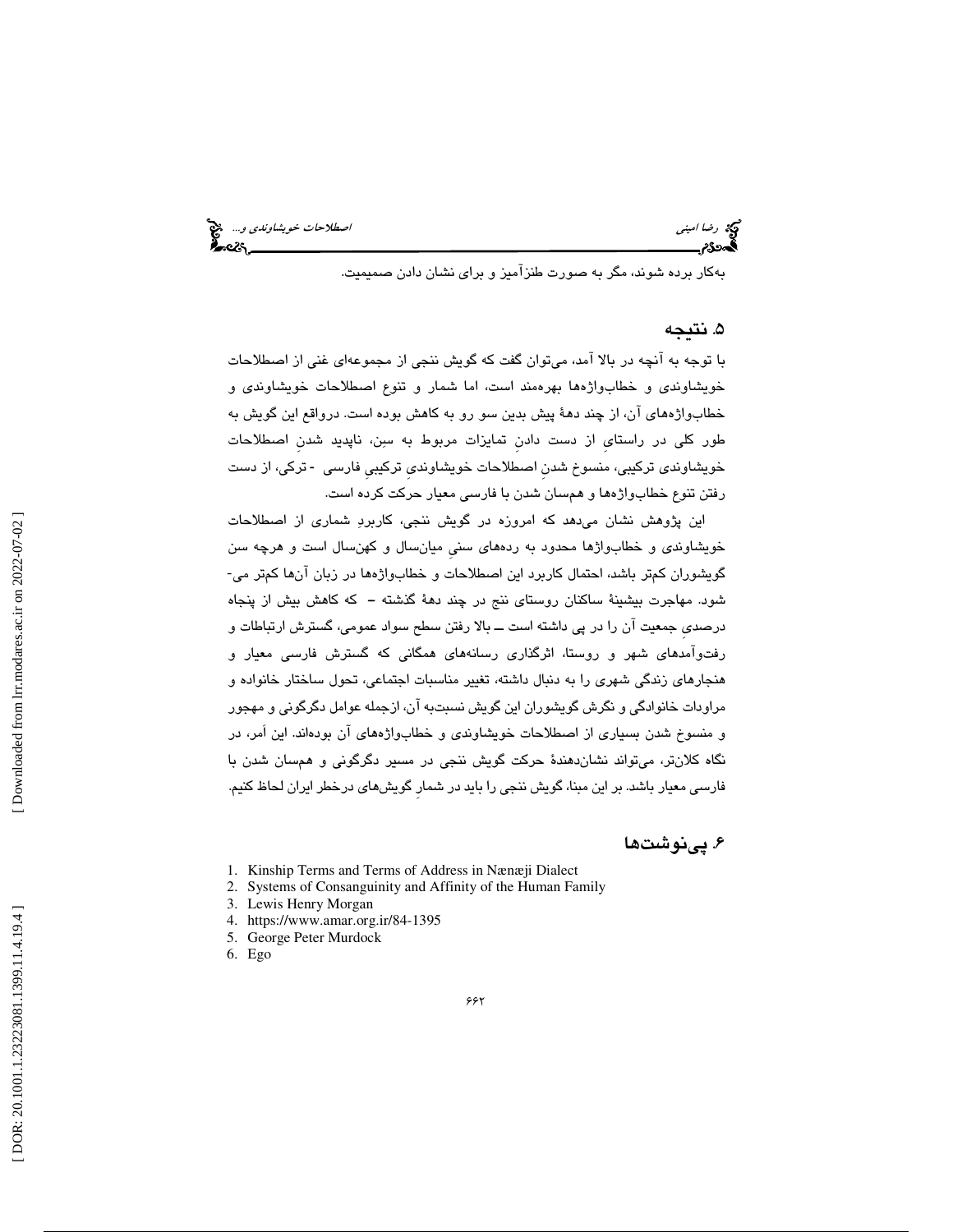- 7. descriptive
- 8. classificatory

۹. كوستيچ (Kostić, 1997: 14)، ريشهٔ «دايى» را در واژهٔ «داى» فارسى نو به معناى «مادر» میداند که آن هم با فعل dhayati زبان هندی – آریان کُهن (Old Indo-Aryan) به معنای «مَکیدن» مرتبط است. همين واژه در معناي مادر يا واژههاي ديگري كه به گونهاي به مادر مربوط هستند، در بسياري ديگر از زبانهاي هندواروپايي و ايراني ازجمله هندي، ارمني، روسي، آسي، كُردي و لُري نيز بهكار مىرود. منابع زيادى «دايي» را واژهاى تركى مىدانند؛ و براى برخى حتى اين پرسش مطرح است كه وقتي زبان فارسي اصطلاحات «عمو»، «عمه» و «خاله» را از عربي قرض گرفته، چه سبب شده است كه براي رابطة خويشاوندي چهارم ــ يعني برادرِ مادر ــ اصطلاحي تركي را به كار برد (52 :Spooner, 1966). البته همانگونه كه ميدانيم اين اصطلاح چهارم (يعني «خالو») را نيز فارسي از عربي قرض گرفته است، اما اكنون در فارسي معيار به كار گرفته نميشود.

- 10. Elementary
- 11. Derivative
- 12. descriptive 13. denotative
- 14. classificatory
- 15. Spooner

۱٦. آهَ)' كوتاهشدهٔ «شاه» است و در معناي بزرگ به كار مىرود. در گويش ننجـي، ايـن عنصــر را در اصطلاحات دیگری همچون 'jāberār' و 'jāxuwār' نیز میبینیم. در شماری از گویش،های دیگر ایـران . و 'ʃāhbibi' نيز كاربرد مشابه اين عنصر را ميبينيم؛ براي نمونه، در فارسي اصفهاني: 'ʃāhbāʤj' ۱۷. تنوعِ اصطلاحات خويشاوندي قديمي اين گويش، در برخي موارد بيشتر از آني است كه در اينجا<br>بدان اشاره شده است. در موردي، نوههاي دختري خانمي، او را با اصطلاح 'āʤdāji' يا 'āʤdāji' خطاب میکردهاند، بدین دلیل که او را در وهلهٔ نخست بهعنوان 'āʤi' (مادر) دایی خود میشناختهاند. 18. گاهي ممكن است فردي طرف خطاب خود را با اصطلاحي خطاب كند كه طرف خطاب براي اشاره به او به كار مىبرد؛ مانند اينكه در فارسى، مادرى به فرزند خود بگويد «مامان نكن». براون :1988) (12 از اين پديده با عنوان وارونگيِ خطاب (inversion address (ياد ميكند كه برگرفته از اصطلاح inversa allocuzione است كه مبدع آن رِنزي (1968) است.

۱۹. در ننجی، فرزند آخر خانواده 'lāndʒinkelāʃ' گفته میشود که هم|رز «تَهتغاری» فارسی معیار است. «لانجین» ظرفی سفالی است در اندازههای مختلف كه بهویژه در نگهداری لبنیات به كار میرود. «كِلاش» نيز در گويش ننجي برامده از فعل «كِلاشيدن» به معناي تراشيدن و خاراندن است. از انجا كه در ذائقهٔ ايرانيها اندک خوراکی باقيمانده در ته ظرفـهايي همچون «لانجين» خوشءزه تلقي ميشود،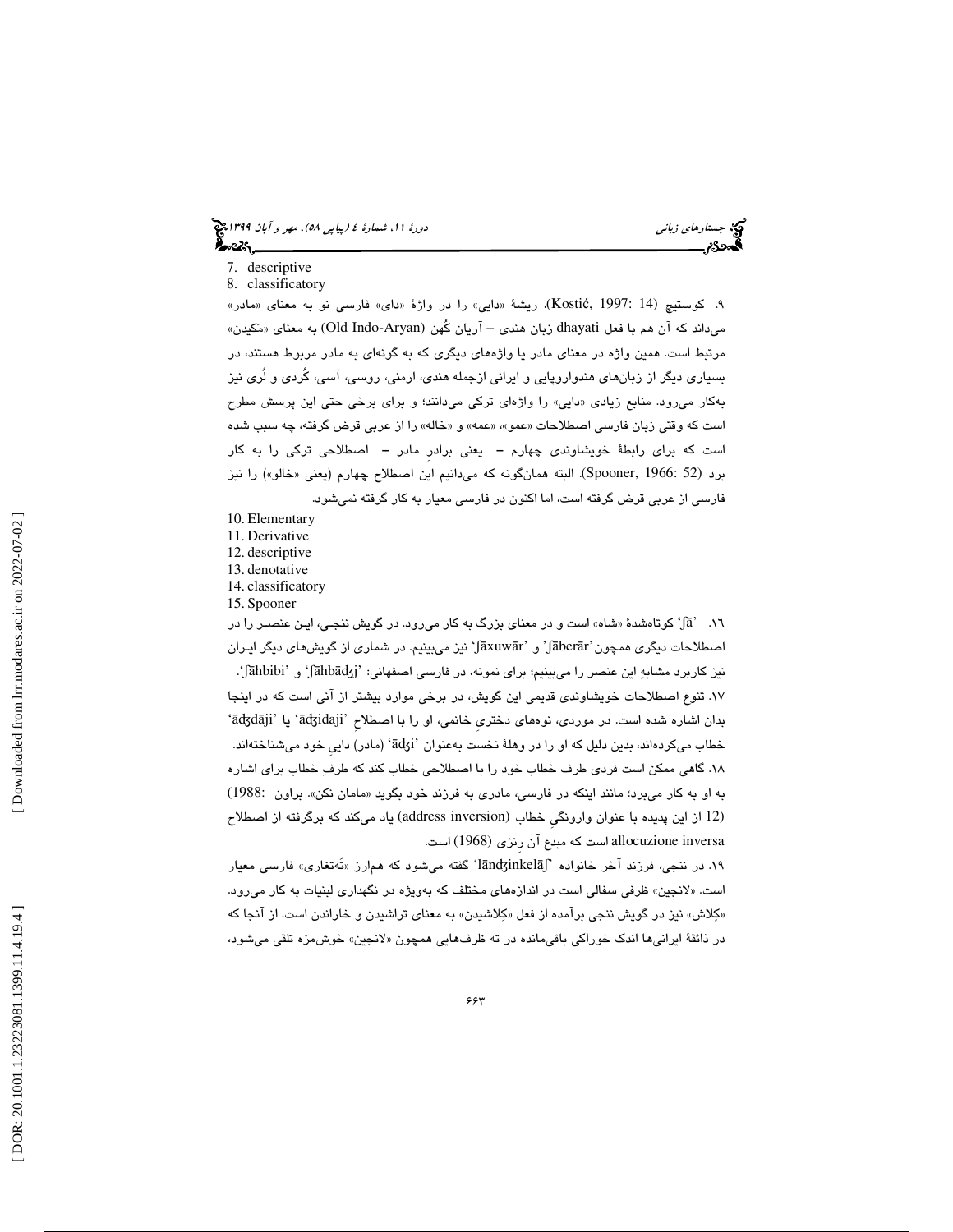فرزند اخر خانواده در ننجي «لانجينكلاش» گفته شده كه داراي معناي استعاري بسيار زيبايي است. اصطلاح «لانجينكِلاش» در گويش همداني نيز بهكار ميرود (اذكايي، ١٣٥٢). 20. Extended family

21. اين موضوع در زبانها و گويشهاي ديگر ايران نيز ديده شود. براي نمونه، رضايتي كيشه خاله و هنگامي كه زن از تركيب ami چراغي در بررسي نظام خويشاوندي زبان گيلكي، اشاره كردهاند كه « bi (مردِ ما) برای اشاره به شوهر خود استفاده کند سخن او اغلب با جملهٔ پیشآیندِ bi adəbiyə (بیادبی است)، همراه است. و آنگاه که به فرزندان خود اشاره کند، معمولاً عبارت مؤدبانهٔ šimi vərjā qələtə (نزد شما گستاخی است) را در صدر كلام خود به كار میبرد. اما مرد در به-كارگيري عبارتِ ami zənānə (زن ما)، و نيز در اشاره به فرزندان خود از جملات توضيحي مؤدبانه استفاده نمي كند» (١٣٨٧: ٠٦٩٦).

۲۲. در ننجی، 'xesuræ' جمع نيز بسته میشود كه در اين صورت يا به پدر و مادر زن اشاره دارد يا يعني ،'emʃew **xesur** ā**nom** x ā n ᴂ m ā n ᴂ به پدر و مادرِ شوهر. براي نمونه، هرگاه زني ميگويد ' امشب پدر و مادر شوهرم مهمان ما هستند». در برخي از زبانها و گويشهاي ايراني، اصطلاحي كه » براي پدرِ شوهر و پدرِ زن بهكار برده ميشود متفاوت از اصطلاحي است كه براي مادرِ شوهر و مادرِ زن بهکار برده میشود. برای نمونه، در زبان هورامی دربارهٔ پدر شوهر و پدر زن اصطلاح «هَسورَه» و دربارهٔ مادر شوهر و مادر زن اصطلاح «هَسْرُوَه» به كار گرفته ميشود. در كُردى سوراني براي روابط خويشاوندى مذكور به ترتيب اصطلاحات «خَسو» و «خَزورَه» بهكار مىرود. در فارسى اصفهاني نيز پدر زن و پدر شوهر «بُوسوره» و مادر زن و مادر شوهر «خارسو» گفته ميشوند.

۲۳. اصطلاح 'bevæ-æræ' در مناطق دیگری همچون شماری از روستاهای شهرستان شازند استان مركزي نيز براي اشاره به شوهر مادر به كار مىرود. با توجه به اصطلاح «باوا پياره» در هورامي و اصطلاحات «پِدرانُدَر» و «پِدرنَدَر» در گونههاي كهن فارسي در معناي شوهر مادر، شايد بتوان دربارهٔ ننجي حدسهايي مطرح كرد. ' ᴂ r ᴂ '

24. 'golbāʤi 'دربارة رابطة خويشاوندي زنِ دايي نيز در ننجي به كار رفته است.

۲۵. بر همین مبنا، در زبان ترکی ما اصطلاحات خویشاوندی همچون «اوگئی قارداش»، «اوگئی باجي»، «اوگئي ننه»، «اوگئي آتا» و غيره را ميبينيم.

٢٦. آية ٢٣ سورة نساء: «حُرمَت عَليكم امّْهَاتكم وَ بَناتكم وَ اخْوَاتكم وَ عَمَّاتُم وَ خَالَاتكم وَ بَتاتُ الأَخِ و بَتَاتُ الأُختِ وَ أُمَّهَاتُكُمُ اللَّاتِي أَرضَعنَكُم وَ أَخَوَاتُكُم مِنَ ارَّضَاعَهِ وَ ... ».

27. شرايط قرابت رضاعي در موارد 1046 و 1047 قانون مدني ايران آمده است.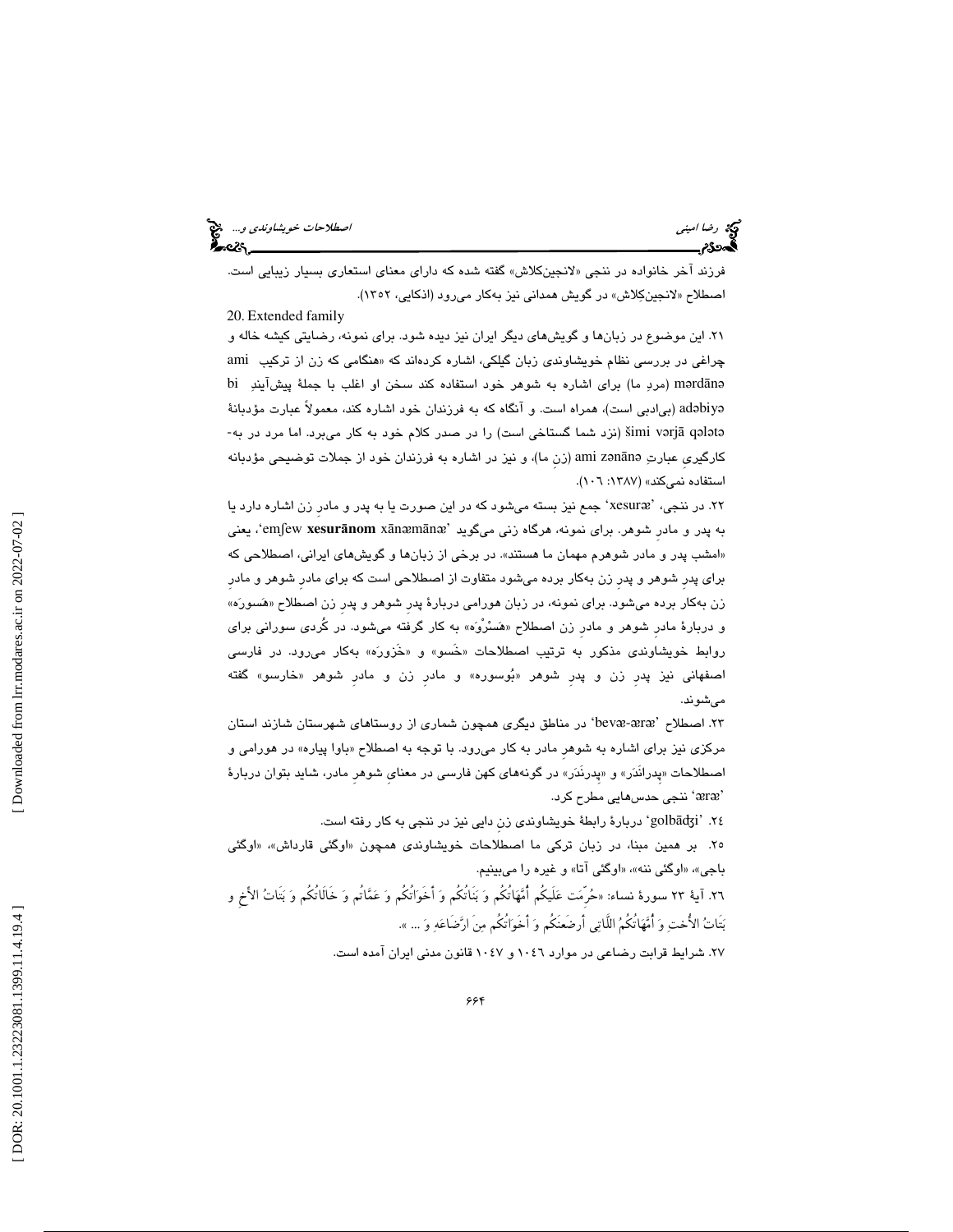28. مواردي كه يك اصطلاح خويشاوندي بدون داشتن مبنايي نسبي يا سببي دربارة كسي بهكار برده ميشود، براون (9 1988:) « كاربرد غيرواقعي (fictive (اصطلاح خويشاوندي» مينامد.

# ۷. منابع

- احمدي، م.، و زاهدي، م.ص. (١٣٩٧). بررسي نظام خويشاوندي كُردي مياني و مقايسهٔ آن با فارسي و انگليسي. *مطالعات زبانها و گويشهاي غرب ايران، ۲۱،* ۱۹-۱.
- اذكايي، پ. (١٣٥٢). مختصري پيرامون فرهنگ عاميانهي همدان و گويش آن. *هنر و مردم*،  $77 - V2$ ,  $177$
- استاجی، ا. (١٣٩٤). بررسی اصطلاحات خویشاوندی در زبان فارسی. *زبانشناسی و* گويشهاي خراسان، <sup>13</sup> -19. ،1
- جواري، م.ح،. و رضائي، ( .م 1395). ساختار اسطوره و زبان، ساختار خويشاوندي و زبان در مردمشناسی ساختاری کلود لوی استراوس. ج*ستارهای زبانی، ۵* (۳۳)، ۶۳-۱.
- رضايتي كيشه خاله، و م،. چراغي، ر. ( 1387)، واژهشناسي اجتماعي گويش گيلكي (مطالعهٔ موردی: اصطلاحات خویشاوندی و جنسیّت). ج*ستارهای نوین ادبی*، ۱۲۱، ۹۵–<br>۱۱۰.
- زاهدي، كـ.، و شمس، م.ع. (١٣٨٨). خويشاوندي و جنسيت در خانواده و بازتاب آنها در زبان. خانوادهپژوهشي، ١٩، ٢٨٢- ٣٠٩.
- شريفي، گ. (١٣٨٦). ريشهشناسي دو واژه از نسبتهاي خويشاوندي در زبانهاي هند و اروپايي. *مجلهٔ دانشكدهٔ ادبيات و علوم انساني دانشگاه تهران، ٤،* ١٢٩–١٤٦.
	- صفايي، س. ح.، و امامي، ا. (١٣٩١). مختصر ح*قوق خانواده*. تهران: بنياد حقوقي ميزان.
- عباسي، ب.، و كزازي، ک. (١٣٩٢). بررسي واژگان خويشاوندي هورامي بر اساس معیارهای مورداک. *مطالعات زبان و گویشهای غرب ایران*، ۲، ۵۵–۳۱.
- فرهنگ جغرافيايی ايران (آبادیها) (۱۳۳۱) *استان ٥ كردستان، شهرستانهائ: ايلا*م -بيجار - تويسركان - سقز - سنندج - شاهآباد - قصرشيرين - كرمانشاه - ملاير - نهاوند -*همدان*. تهران: دايرهٔ جغرافيايي ستاد ارتش.
- كوشك جلالي، ع. (١٣٧٦). اصطلاحات خويشاوندي در زبان فارسي، ابهام در معنا و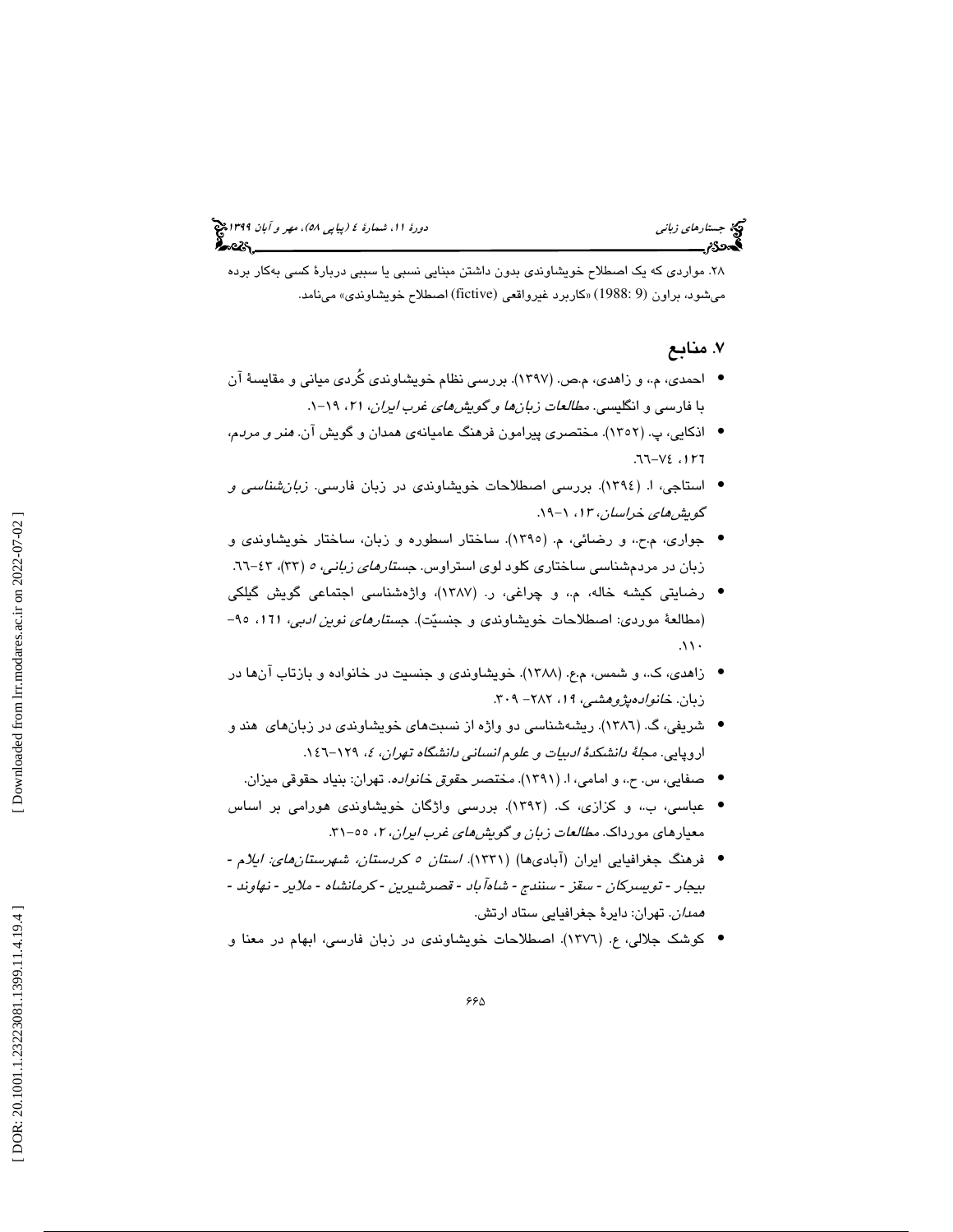رضا اميني اصطلاحات خويشاوندي و... كاربرد واژه .ها نامة فرهنگستان، ،11 -113 .130 • منصوري، م ،. و رحماتي ، ( ش. 1394 .) نظام واژههاي خويشاوندي در زبانها و گويش- هاي ايراني . پژوهشهاي زبانشناسي تطبيقي، ،10 -157 .175

- **References:**  Abbassi, B., & Kazzazi, K. (2013). Analyzing Hawrami kinship terms based on Murdock's Criteria. *Journal of Western Iranian Languages and Dialects*, *1*(2).Pp:31-55. [In Persian].
- Ahmadi, M., & Zahedi, M. S. (2018). A comparative study of central Kurdish, Persian, and English kinship terms. *Journal of Western Iranian Languages and Dialects, 21*.Pp: 1-19. [In Persian].
- Bateni, M. R. (1973). Kinship terms in Persian. *Anthropological Linguistics*, *15*(7).Pp: 324-327.
- Braun, F. (1988). *Terms of Address: Problems of patterns and usage in various languages and cultures,* Berlin: Mouton de Gruyter.
- Estaji, A. (2016). A diacronic study of kinship terms in Persian. *Journal of Linguistics & Khorasan Dialects*, 13, Autum and Winter of 2014.Pp: (1-19). [In Persian].
- Geographical Dictionary of Iran (Villages) (1952). *Province 5, Kurdestan, Counties of: Ilam, Bijar, Tuyserkan, Saqez, Sanandaj, Shahabad, QasreShirin, Kermanshah, Malayer, Nahavand, Mamedan*, Tehran: Geographical Unit of ARTESH. [In Persian].
- Javari, M.H., & Rezai, M. (2016). The structure of myth and language, the structure of kinship and language in structural anthropology of Claude Levi-Straus. *Journal of Language Related Research*, 7(5).Pp: 43-66. [In Persian].
- Kosti ć, S. (1997). Structure and origin of the kinship terminology in Roma's language. *Asian and African Studies*, *6*(1).Pp: (9-20).
- Kushk Jalali, A. (1997). Kinship terms In Persian, ambiguity in meaning and